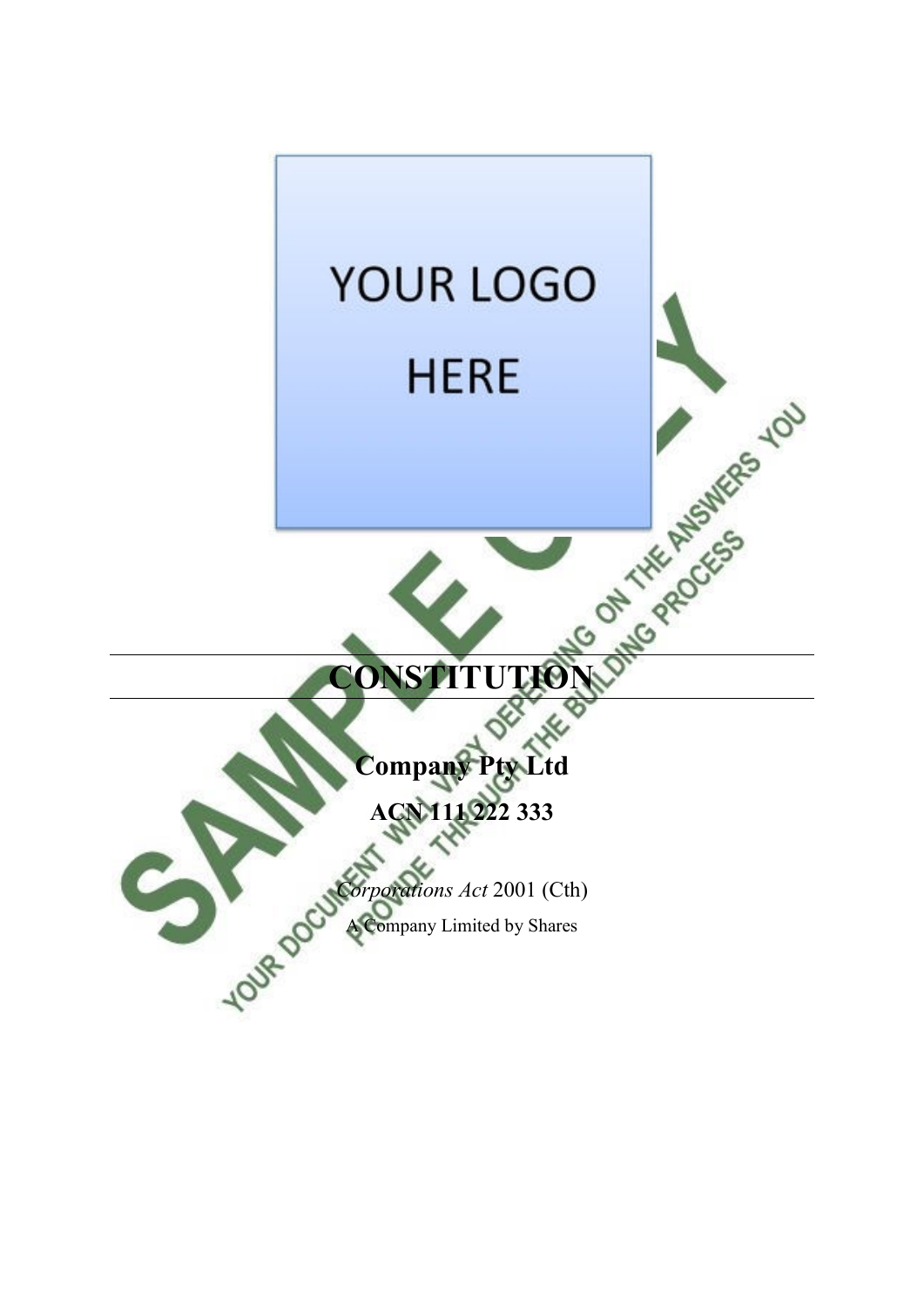*Corporations Act* 2001 (Cth)

A Company Limited by Shares

# **THE CONSTITUTION**

of

# **Company Pty Ltd ACN 111 222 333**

## **PART ONE - GENERAL**

- 1. **(Name).** The name of the company is Company Pty Ltd.
- 2. **(Limited Liability)**. The liability of members is limited.
- 3. **(Replaceable Rules)**. The provisions of the *Corporations Act* 2001 (Cth) which operate as replaceable rules apply to the company where they have been expressly included herein. Where the replaceable rules have not been included they are expressly excluded.
- 4. **(Interpretation).**
- (a) In this Constitution unless the context otherwise requires the following words and phrases have these meanings:
- **"ASIC"** means the Australian Securities and Investments Commission;
- **"Constitution**" means this constitution and all subsequent amendments to it;
- "**Corporations Act**" means the *Corporations Act* 2001 (Cth);
- "**general meeting**" means a meeting of the company's members;

"**Members Register**" means the register of members to be kept pursuant to the Corporations Act;

"**Office"** means the registered office for the time being of the company;

**"replaceable rules"** means the replaceable rules referred to in the Corporations Act;

"**Seal**" means the common seal (if any) of the company;

"**Secretary**" means any person appointed to perform the duties of a secretary of the company; "**Section**" means a section of the Corporations Act.

- (b) The dictionary in Part 1-2 Division 1 of the Corporations Act applies to this Constitution as if that dictionary were fully set out herein;
- (c) Where in any Chapter of the Corporations Act there are particular definitions or dictionaries applying to that Chapter or any part of that Chapter then to the extent such definitions or dictionaries are applicable to this Constitution they are to apply as if they were fully set out herein;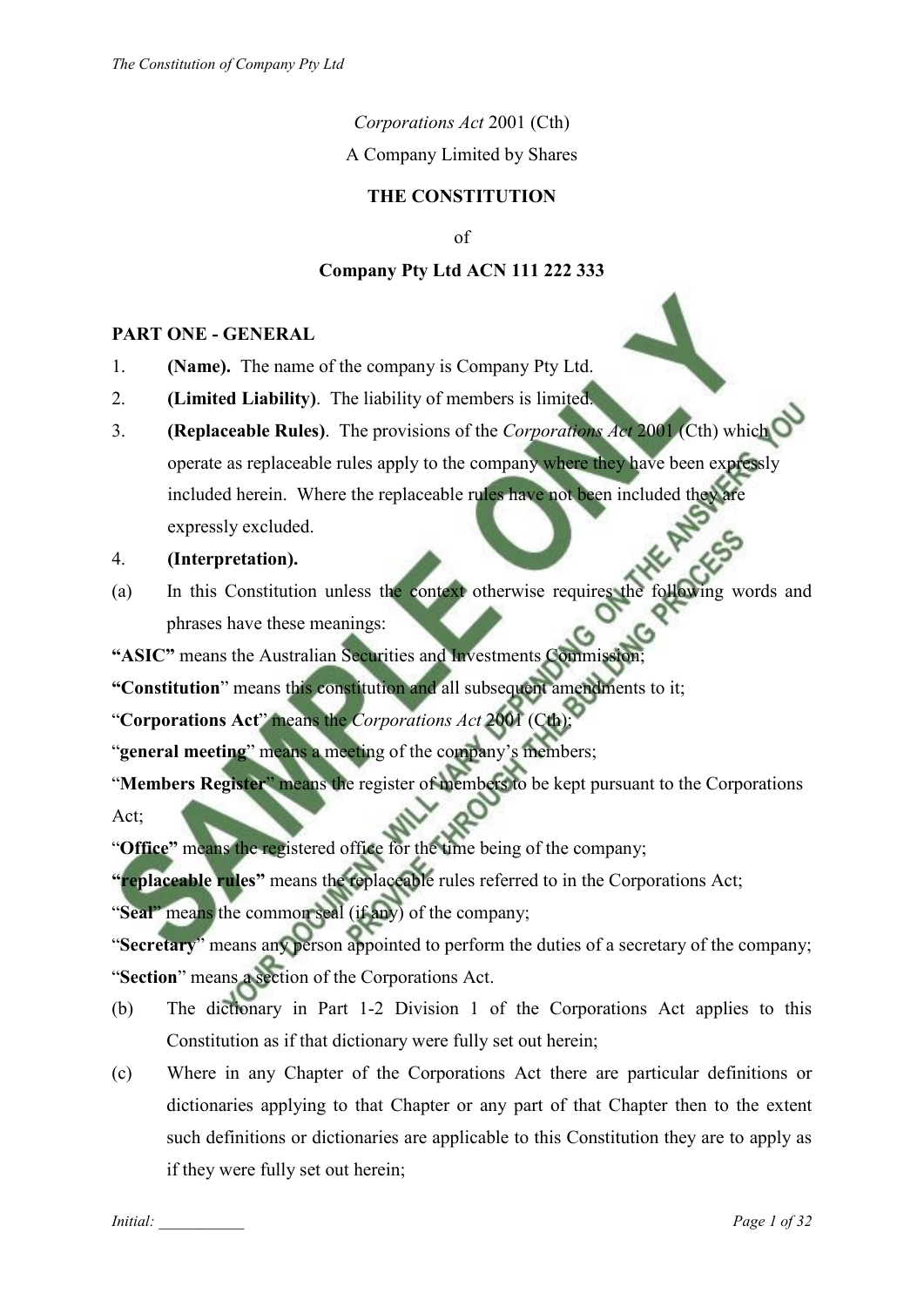(d) Where a Section is referred to in this Constitution it is a Section of the Corporations Act.

## **PART 2 - GENERAL MEETINGS**

- 5. **Calling and notice of General Meetings**
- (a) **(Calling General Meetings).** Any director of the company or the company secretary on the written request of any director or of any shareholder holding not less than ten percent (10%) of the voting shares in the company may call a meeting of the company's members.
- (b) **(Service).** A notice of general meeting must in writing and be served on each member entitled to attend and vote at the general meeting, on each director of the company and if the company has appointed an auditor on the auditor of the company. For a notice to be effectively served it must be either:
	- (i) posted to the member, director or auditor at his, her, its last known address; or
	- (ii) personally handed to the directors, auditor or member concerned. In the case of a member that is not a natural person by being left at its registered office or handed to a director of that corporate member.
- (c) **(Date of Service).** A notice shall be deemed to have been served:
	- (i) in the case of a notice served by post, two  $(2)$  days after posting;
	- (ii) in the case of a notice served personally, on the date it is handed to the recipient or left at the registered office or handed to a director of that corporate member.
- (d) **(Contents of a Notice Section 249L)**. A notice of a meeting of a company's members must:
	- (i) set out the place date and time for the meeting (and, if the meeting is to be held in two or more places, the technology that will be used to facilitate this); and
	- (ii) state the general nature of the business;
	- (iii) if a special resolution is to be proposed at the meeting, set out an intention to propose the special resolution and state the resolution; and
	- (iv) if a member is entitled to appoint a proxy, the proxy must contain a statement setting out the following information:
		- (A) that a member has the right to appoint a proxy;
		- (B) whether or not the proxy needs to be a member of the company; and
		- (C) that a member who is entitled to cast two or more votes may appoint two proxies and may specify the proportion or number of votes each proxy is appointed to exercise.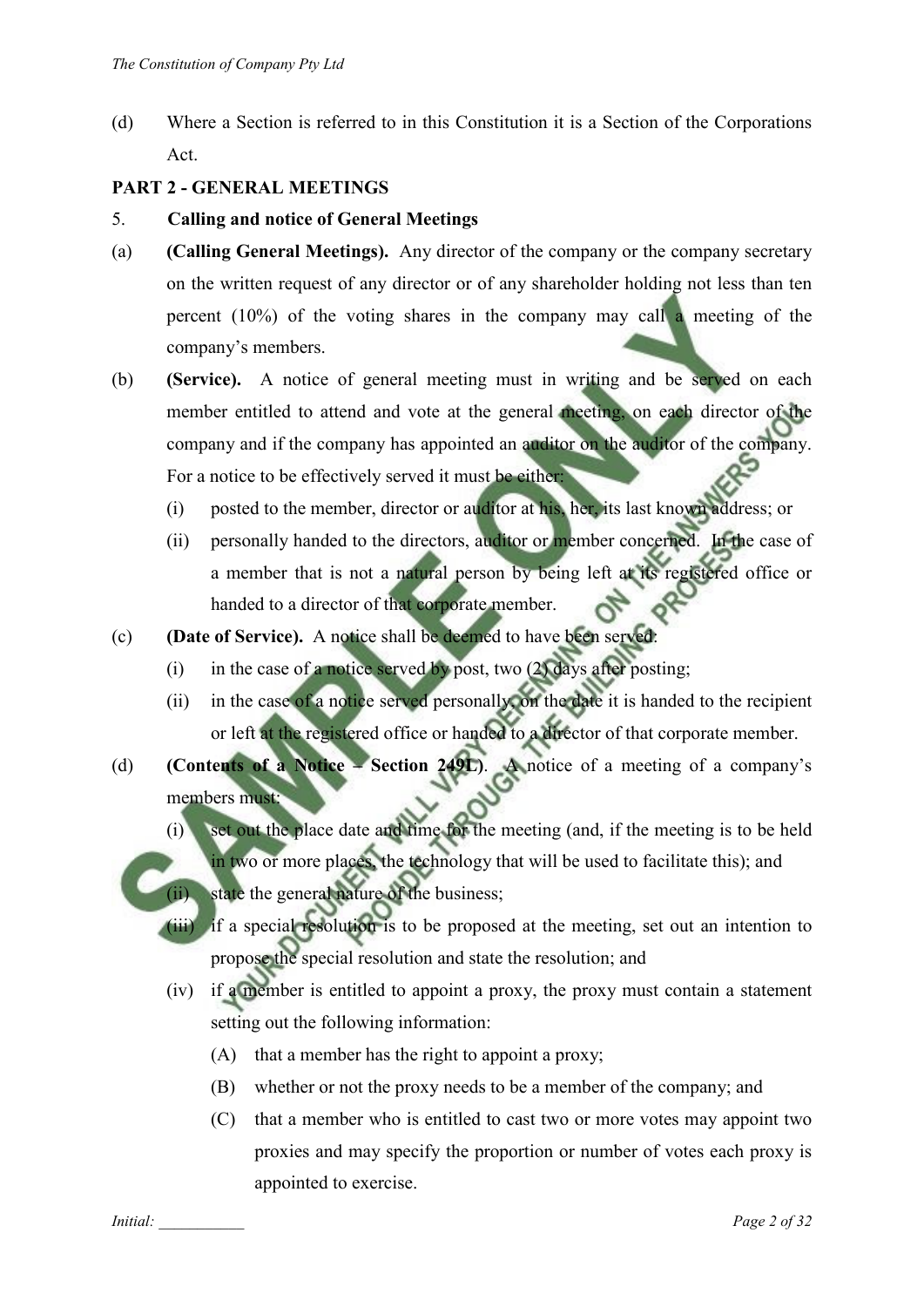#### 6. **Quorum**

- (a) **(Quorum Section 249T a replaceable rule).** The quorum for a meeting of the company's members is two members and the quorum must be present at all times during the meeting.
- (b) **(Determining whether quorum is present – Section 249T(2) a replaceable rule).**  In determining whether a quorum is present, count individuals attending as proxies or body corporate representatives. However, if a member has appointed more than one proxy or representative, count only one of them. If an individual is attending both as a member and as a proxy or body corporate representative, count them only once. *Note 1: For rights to appoint proxies, see section 249X.*

*Note 2: For body corporate representatives, see section 250D.* 

- (c) **(No quorum present – Section 249T(3) a replaceable rule).** A meeting of the company's members that does not have a quorum present within thirty minutes after the time for the meeting set out in the notice of meeting is adjourned to the date, time and place the directors specify. If the directors do not specify one or more of those things, the meeting is adjourned to:
	- (i) if the date is not specified, the same day in the next week; and
	- (ii) if the time is not specified, the same time; and
	- (iii) if the place is not specified, the same place.
- (d) **(No quorum at resumed meetings – Section 249T(4) a replaceable rule).** If no quorum is present at the resumed meeting within thirty minutes after the time for the meeting, the meeting is dissolved.
- 7. **Chairperson**
- (a) **(Election of Chairperson).** The members shall elect an individual who is a member of the company (or a representative of a member of the company) to chair general meetings.
- (b) **(Standing Chairperson).** The members may elect a person to be a standing chairperson and that person shall chair all general meetings at which he or she is present.
- (c) **(Interim Chairperson).** In the event that the elected standing chairperson is not in attendance within ten (10) minutes of the time when the general meeting is convened then the members present shall elect an individual who is a member of the company (or a representative member of the company) to chair that general meeting but only during the absence of the standing chairperson. If the standing chairperson joins the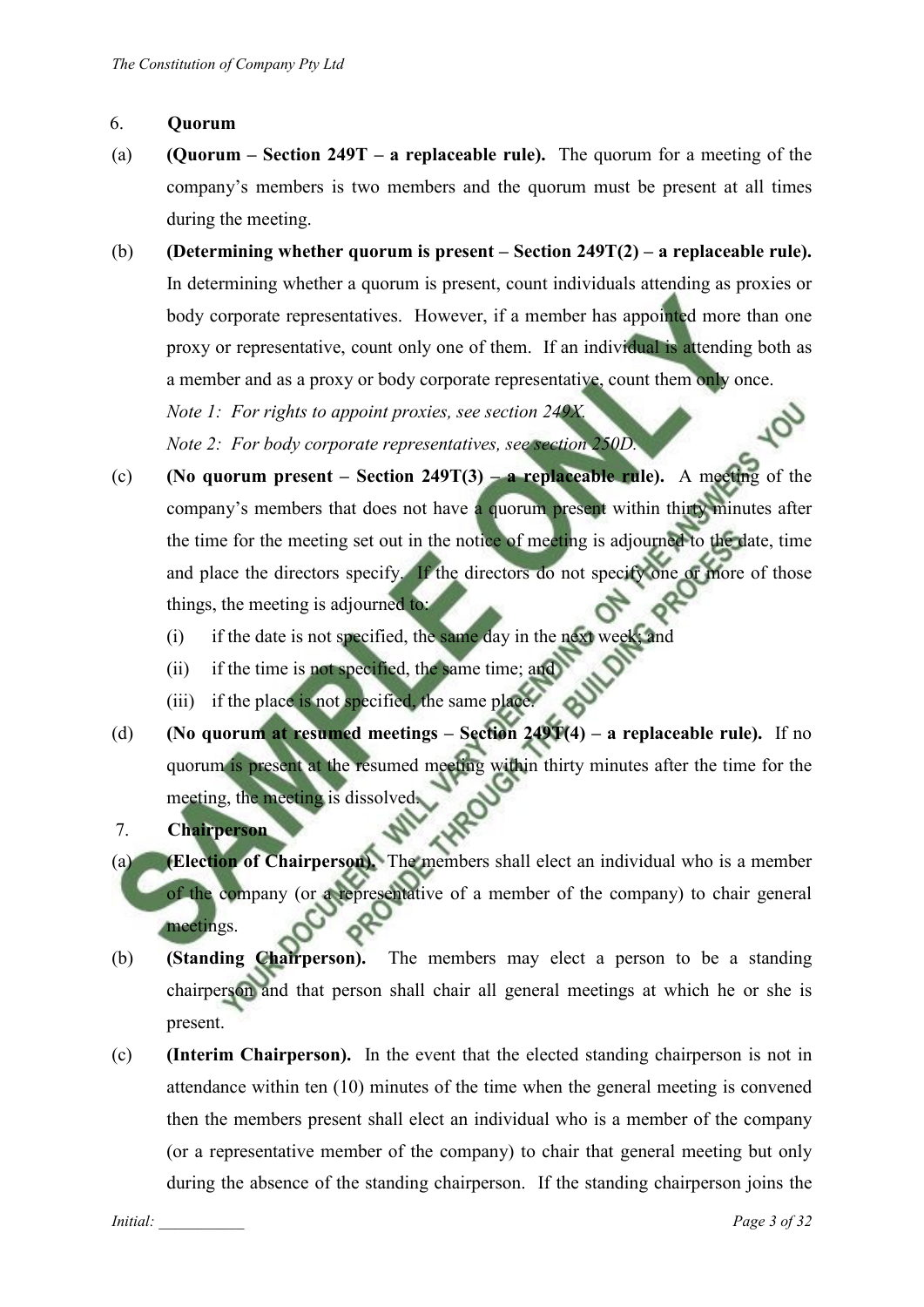general meeting after the election of a chairperson for that general meeting then the standing chairperson shall take over as chairperson of the meeting.

8. **(Chairperson's casting vote – Section 250E(3) – a replaceable rule).** The chairperson has a casting vote and also, if he or she is a member, any vote he or she has in his or her capacity as a member.

*Note 1: The chairperson may be precluded from voting, for example, by a conflict of interest.* 

*Note 2: For rights to appoint proxies, see Section 249X.* 

- 9. **Adjournments**
- (a) **(Chairperson must adjourn Section 249U(4) a replaceable rule).** chairperson must adjourn a general meeting if the members present with a majority of votes at the general meeting agree or direct that the chairperson must do so.
- (b) **(Business at adjourned general meetings Section 249W a replaceable rule).**  Only unfinished business is to be transacted at a general meeting resumed after an adjournment.
- (c) **(Notice of adjourned general meetings Section 249M a replaceable rule).**  When a general meeting is adjourned, a new notice of the resumed general meeting must be given if the general meeting is adjourned for one month or more.
- 10. **Voting and Polls**
	- (a) **(Show of hands Section 250J(1) a replaceable rule).** A resolution put to the vote at a general meeting must be decided on a show of hands unless a poll is demanded.
	- (b) **(Proxy votes Section 250J(1A) a replaceable rule).** Before a vote is taken the chairperson must inform the general meeting whether any proxy votes have been received and how the proxy votes are to be cast.
		- **(Result Section 250J(2) a replaceable rule).** On a show of hands, a declaration by the chairperson is conclusive evidence of the result, provided that the declaration reflects the show of hands and the votes of the proxies received. Neither the chairperson nor the minutes of the general meeting need to state the number or proportion of the votes recorded in favour or against.
	- (d) **(When a poll must be taken Section 250M(1) a replaceable rule).** A poll demanded on a matter other than the election of a chairperson or the question of an adjournment must be taken when and in the manner the chairperson directs.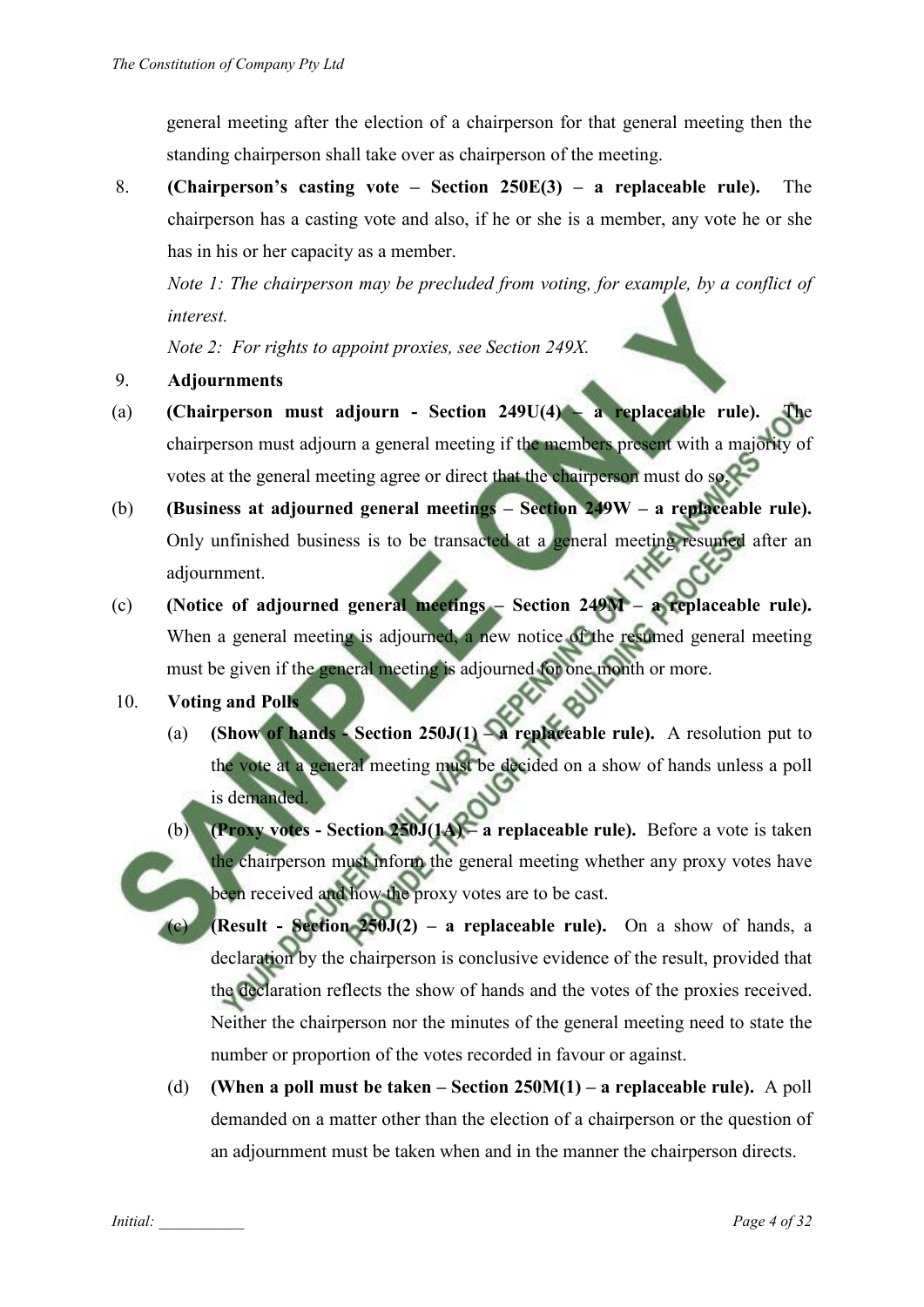- (e) **(Election of chair or adjournment Section 250M(2) a replaceable rule).** A poll on the election of a chairperson or on the question of an adjournment must be taken immediately.
- (f) **(Show of hands or poll Section 250E(1) a replaceable rule).** Subject to any rights or restrictions attached to any class of shares, at a general meeting:
- (i) on a show of hands, each member has one vote; and
- (ii) on a poll, each member has one vote for each share they hold.
- (g) **(Jointly held shares).** If a share is held jointly and more than one member votes in respect of that share, only the vote of the member whose name appears first in the register of members counts.
- (h) **(Mental Incapacity).** If a member is of unsound mind or is a person whose estate is liable to be dealt with in any way under the laws relating to mental health, the member's committee or trustee or such other person as may properly have the management of his or her estate may exercise any rights of the member in relation to a general meeting as if the committee, trustee or other person were the member.
- (i) **(Unpaid Calls).** A member shall not be entitled to vote at a general meeting unless all calls and other sums presently payable by the member in respect of shares in the company have been paid.
- (j) **(Objections to right to vote).** A challenge to a right to vote at a general meeting:-
- (i) may only be made at the meeting; and
- (ii) must be determined by the chair, whose decision is final.

11. **Proxies**

(a) **(Appointment of Proxy – Section 249X(1) – a replaceable rule).** A member who is entitled to attend and cast a vote at a general meeting may appoint a person as the member's proxy to attend and vote for the member at that general meeting.

- (b) **(Proportion or number of votes Section 249X(2) a replaceable rule).** The appointment may specify the proportion or number of votes that the proxy may exercise.
- (c) **(Members' entitlement to appoint more than one proxy Section 249X(3) a replaceable rule).** If the member is entitled to cast two or more votes at the general meeting, that member may appoint two proxies. If the member appoints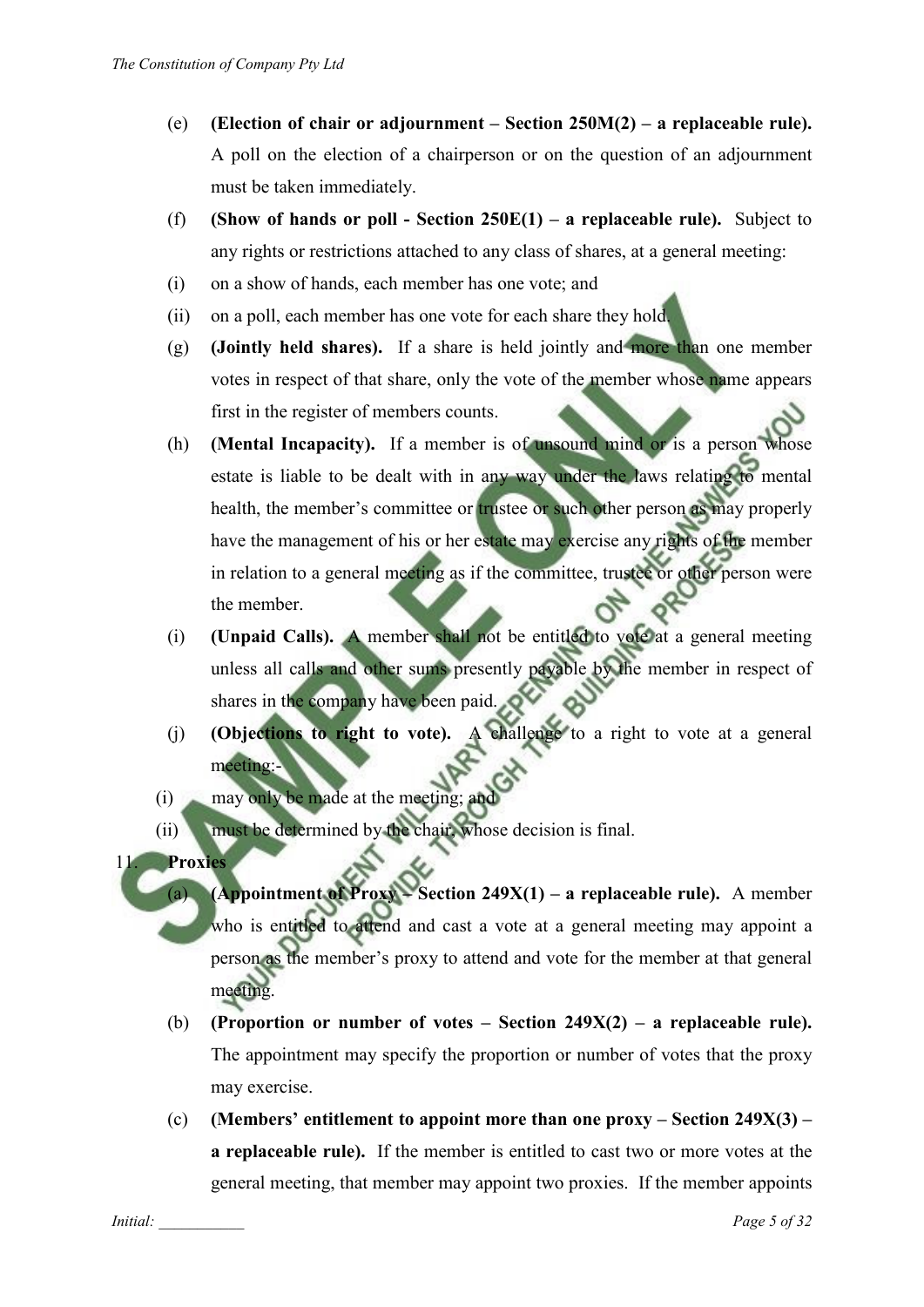two proxies and the appointment does not specify the proportion or number of the member's votes each proxy may exercise half of the votes. Where this results in fractions of votes then these fractions are to be disregarded.

- (d) **(Instrument of Proxy).** An instrument appointing a proxy shall be in writing under the hand of the appointor or of the appointor's attorney duly authorised in writing or, if the appointor is a corporation, either under Seal or under the hand of an officer or attorney duly authorised.
- (e) **(Particular Resolution).** An instrument appointing a proxy may specify the manner in which the proxy is to vote in respect of a particular resolution and, where an instrument of proxy so provides, the proxy shall not be entitled to vote on the resolution except as specified in the instrument.
- (f) **(Abstention).** An instrument appointing a proxy may specify that the proxy is to abstain from voting in respect of a particular resolution and, where an instrument of proxy so provides, the proxy shall not vote in respect of the resolution.
- (g) **(Demand for Poll).** An instrument appointing a proxy shall be deemed to confer authority to demand or join in demanding a poll.
- (h) **(Form of Proxy).** An instrument appointing a proxy shall be in the following form or in a form that is as similar to the following form as the circumstances allow:

**FORM** 

# APPOINTMENT OF PROXY

 $I/We$ ,  $M$ , of  $\Box$  being a member/members of the abovenamed company, hereby appoint or, failing him/her, or, failing him/her, the chairperson of the meeting as my/our proxy to vote for me/us and on my/our behalf\* at all general meetings of the company until further notice/\* at the \*annual general/\*general meeting of the company to be held on the \_\_\_\_\_\_ day of

20 and at any adjournment of that meeting.

\*My/our proxy is entitled to vote with respect to  $*$  % of my/our shares/\* shares.

This form is to be used in accordance with the directions below. Unless the proxy is directed, he/she may vote or abstain as he/she thinks fit.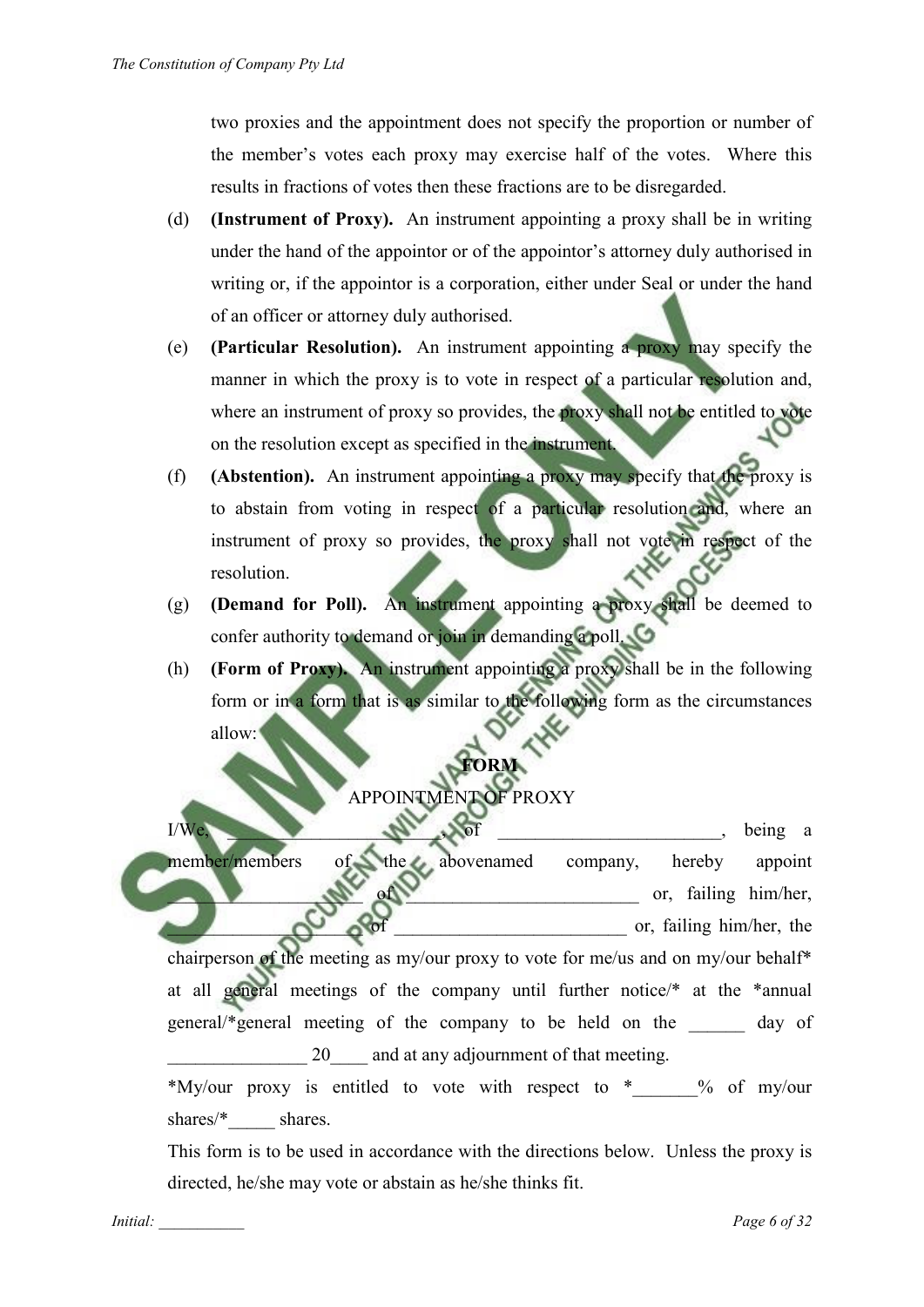For Against Abstain

[Description of resolution]

*\*Strike out whichever is not desired.* 

#### (Signature)

 $\overline{a}$ 

## *INSTRUCTIONS FOR EXECUTION OF FORM OF PROXY*

- *(i) To direct the appointee to cast all votes covered by this instrument in respect of an item of business in a particular manner either on a show of hands or on a poll, place a sufficient indication (including, without limitation, a tick or a cross) in the relevant box in respect of that item of business.*
- *(ii) To direct the appointee to cast some only of the votes covered by this instrument in respect of an item of business in a particular manner, place in the relevant box in respect of that item of business either the number of votes to be cast in that manner on a poll or the percentage of the total votes covered by this instrument to be so cast on a poll. This direction, if given, is also an instruction to the appointee to vote according to the appointee's discretion on a show of hands.*
- (i) **(Receipt of Proxy).** An instrument appointing a proxy shall not be treated as valid unless the instrument of proxy, and the power of attorney or other authority (if any) under which the instrument is signed or a notarially certified copy of that power or authority, is or are:
	- (i) deposited, not less than 48 hours before the time for holding the general meeting or adjourned general meeting at which the person named in the instrument proposes to vote at the office or at such other place in Australia is specified for that purpose in the notice convening the general meeting; or
	- (ii) in the case of a poll, deposited not less than 24 hours before the time appointed for the taking of the poll, at the office or at such other place in Australia as is specified for that purpose in the notice convening the general meeting; or
	- (iii) in any case, handed to the Chairperson of the general meeting prior to the commencement of the general meeting.
- (j) **(Standing Proxy).** Notwithstanding anything elsewhere contained the appointment of a proxy may be a standing one.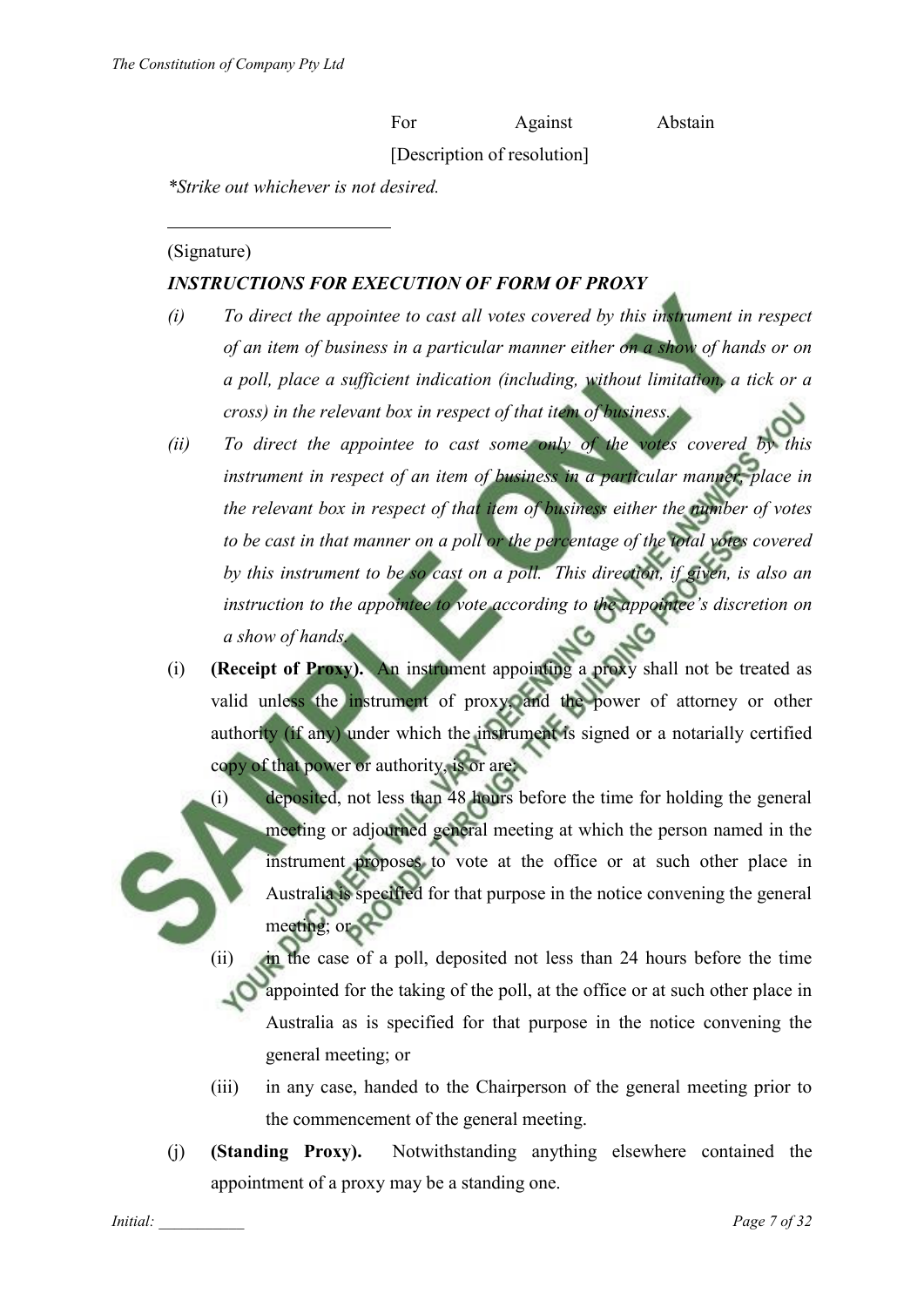- (k) **(Validity if death incapacity or revocation).** Unless the company has received written notice of the death of the member before the start or resumption of the general meeting at which a proxy votes, a vote cast by the proxy will be valid even if died before the proxy votes:
- (i) the appointing member dies; or
- (ii) the member is mentally incapacitated; or
- (iii) the member revokes the proxy's appointment; or
- (iv) the member revokes the authority under which the proxy was appointed by a third party; or
- (v) the member transfers the share in respect of which the proxy was given.
- (l) **(Proxy and member present).** A proxy's authority to vote is suspended while the member is present at the general meeting.

#### 12. **Convening of General Meetings**

- (a) **(Several locations).** The company may hold a general meeting at two or more venues using any form of technology that gives the members as a whole a reasonable opportunity to participate.
- (b) **(General meetings in Australia).** Notwithstanding anything elsewhere contained unless all members entitled to attend and vote at general meetings agree in writing to the contrary all general meetings of members must be held in Australia and in a State in which the majority of members reside or have their place of business. If there is no such State then the State in which the greatest number of members reside or have their place of business.
- 13. **Resolutions of Members without a General Meeting**
	- (a) **(Signed minute of resolution).** Subject to Section 249A the company may pass a resolution without a general meeting being held if all the members entitled to vote on the resolution sign a document containing a statement that they are in favour of the resolution set out in the document.
		- (b) **(Several counterparts).** A minute of resolution passed pursuant to paragraph (a) may be signed in separate copies provided the resolution and the statement are identical in all copies.
		- (c) **(Time passed).** A resolution passed pursuant to paragraph (a) or (b) shall for all the purposes of this Constitution be passed when the last member signs the document or counterpart.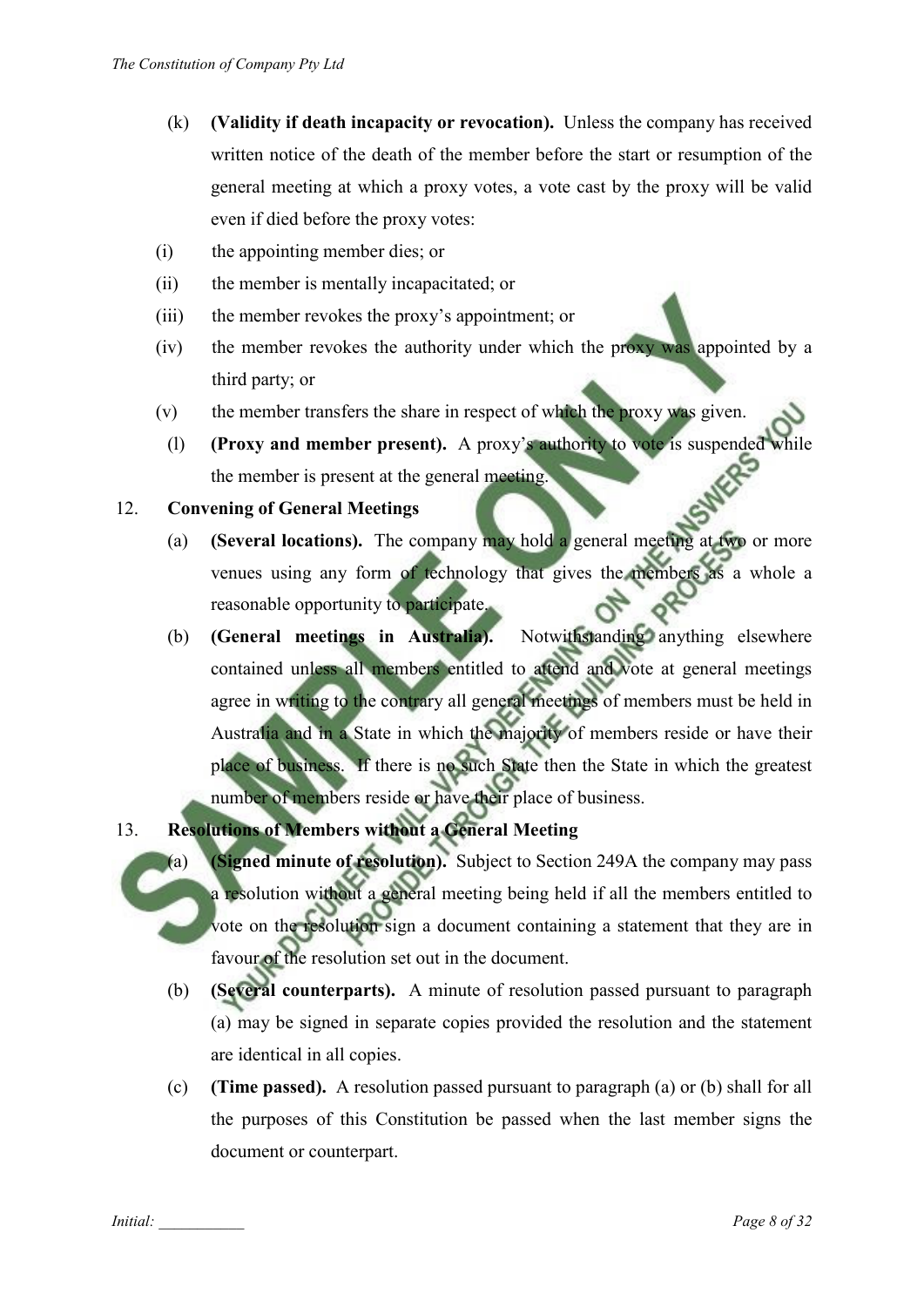- (d) **(One Member).** Where the Company has only one member a document recording the resolution and the date and time and signed by the member shall for all purposes be a validly passed resolution. Where the one member is a company, a corporate representative appointed for that company under Section 250D of the Corporations Act, may sign such resolution.
- (e) **(Notification).** Where under the Corporations Act there is a requirement that information or documents be given to members then that requirement shall be satisfied if such information or documents are given to the members with the document to be signed.
- (f) **(Lodgement).** Where under the requirements of the Corporations Act a copy of the notice of the general meeting must be lodged with ASIC, it shall be sufficient if the copy of the documents signed by the members is lodged with ASIC and if there is a requirement that a copy of any other document or information be lodged with ASIC then it will be sufficient if that information or ONT documents are so lodged.

# **PART THREE - DIRECTORS AND OTHER OFFICERS**

## 14. **Appointment of Directors**

- Appointment of Directors<br>(a) (Appointment of directors by members). Provided a person has consented in writing to be appointed as a director of the company then the company may appoint a person as a director by resolution to that effect passed at a general meeting. The Company must have at least one director at all times.
- (b) **(Appointment of directors by other directors).** Provided a person has consented in writing to be appointed as a director of a company then the directors of the company may by directors' resolution appoint that person as a director of the company.
	- (Term of appointment). The resolution appointing a director may specify the term of his/her appointment. Where no such term is specified then that person shall continue as a director:-
- (i) until any other director's term of appointment comes to an end and then that appointee shall be eligible for reappointment; or
- (ii) where the other directors do not have any term or terms of appointment then the appointee shall continue as a director until he or she retires resigns dies or is removed.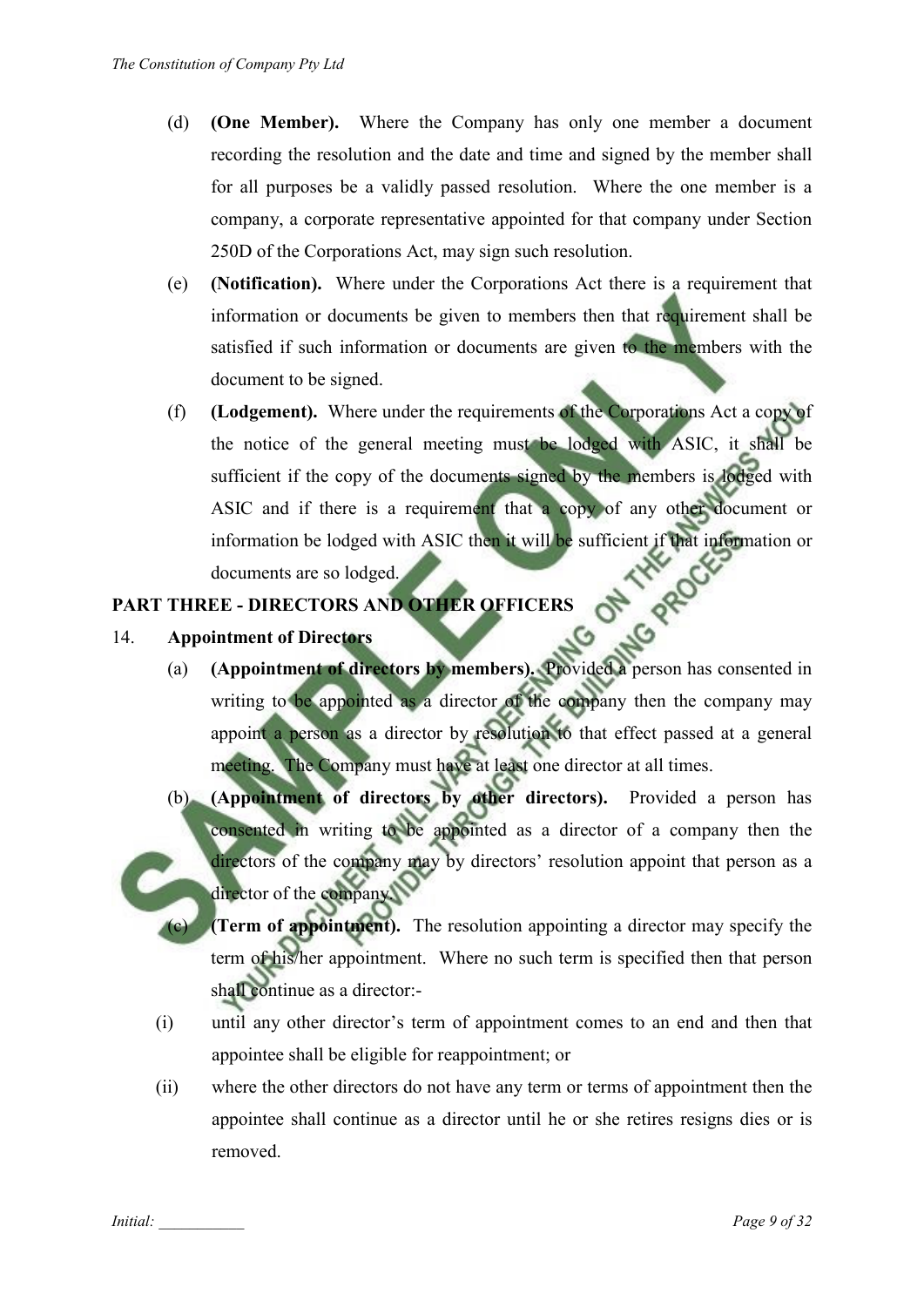#### 15. **Ceasing to be a Director.**

- (a) **(Death or resignation).** A director shall cease to be a director upon his or her retirement resignation or death. A resignation of a director must be in writing and shall be effective from the later of the following two dates and times:-
	- (i) the date and time stated in the resignation as being the date and time upon which it shall take effect; or
	- (ii) the date and time it is served on the company at its registered office or upon the company secretary or if there is no company secretary upon any other director of the company.
- (b) **(Removal by members).** Subject to paragraph (d) a director may be removed from office by ordinary resolution of the members of the company. This shall have effect notwithstanding any term of appointment specified in that director's appointment and notwithstanding any employment contract arrangement or service agreement stipulating that the person shall be a director of the company for a specified term.
- (c) **(Removal by directors).** Subject to paragraph (d) a director may be removed from office by directors" resolution of the directors of the company. This shall have effect notwithstanding any term of appointment specified in that director's appointment and notwithstanding any employment contract arrangement or service agreement stipulating that the person shall be a director of the company for a specified term.
- (d) **(Shareholders Agreement).** Where there is a shareholders agreement between the members of the company and it provides that a person may not be removed except with a written consent or approval of any particular member or person then the rights of the members in paragraph (b) hereof and the directors in paragraph (c) hereof can only be exercised if the consent or approval required under the shareholders agreement has first been obtained;
	- (e) **(Automatic Cessation).** A person shall cease to be a director automatically and without the need for the passing of any resolution removing him or her if by virtue of Section 206B of the Corporations Act that person is disqualified from managing a corporation. A person shall also cease to be a director automatically if that person:
		- (i) Becomes an insolvent under administration under any Act;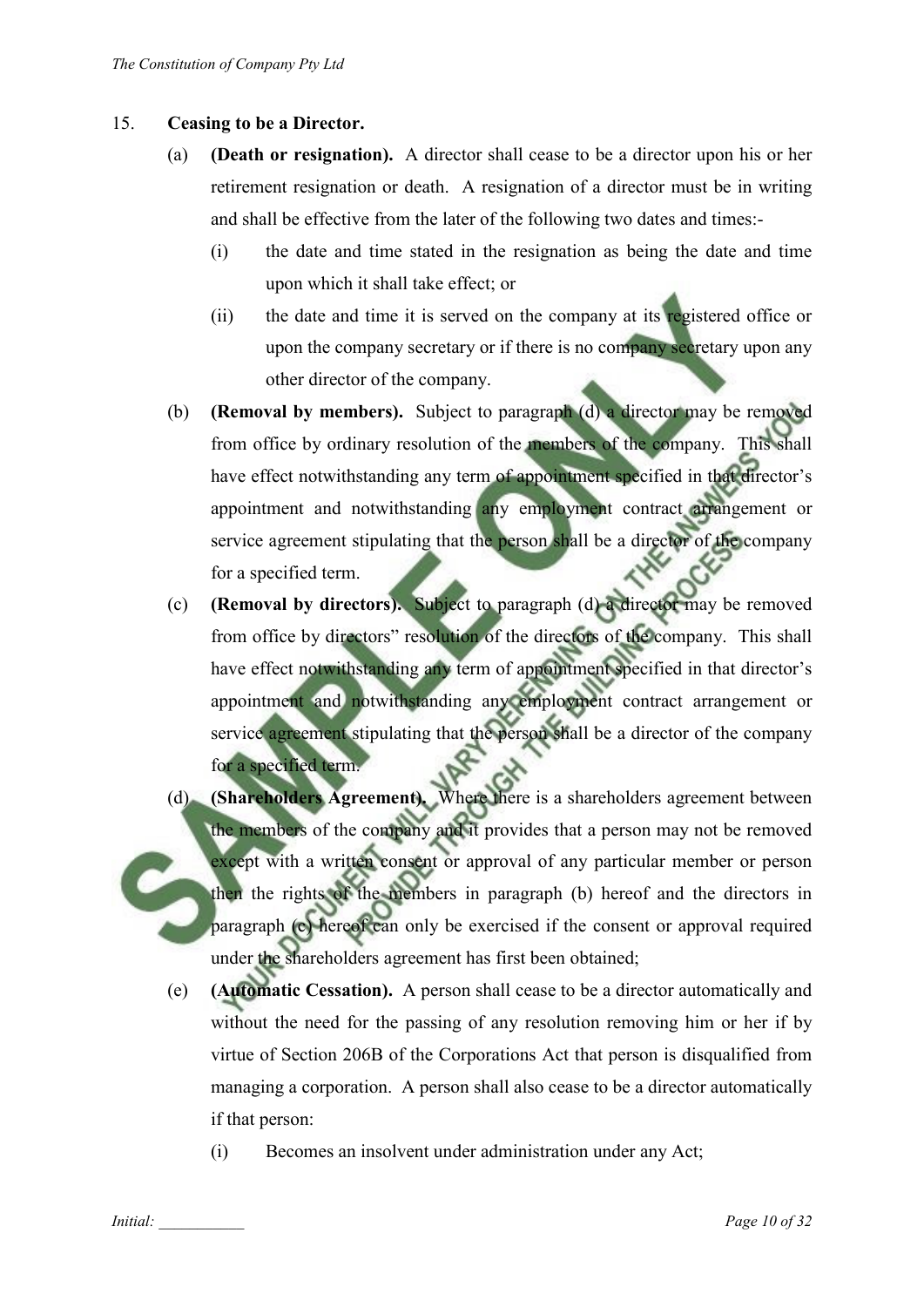- (ii) Becomes a person of unsound mind who is a person whose person or affairs or estate is being dealt with in any way under the laws then applying in respect to mental health.
- (f) **(Other rights to remove a director)**. Any director of the company or any shareholder holding not less than 20% of the issued share capital in the company may notwithstanding any other provision in this Constitution by notice to the secretary of the company remove a director where that director has:
	- (i) notwithstanding the receipt of notice of directors meetings failed to attend three consecutive directors meetings without reasonable excuse or consent of all of the other directors;
	- (ii) changed his or her residential address and failed to notify the company secretary of his or her new residential address within one month of the date of such change;
	- (iii) if the director is a director by reason only of the fact that he or she is an employee of the company and that director for whatever reason ceases to be employed by the company;
	- (iv) if the director is a member of the company and he or she fails to pay any call made with respect to his or her shares as and when that call becomes payable;
	- (v) if the director has a material personal interest in any contract or arrangement with the company and he or she fails to disclose that material personal interest to all of the directors of the company within a reasonable time of he or she becoming aware of such material personal interest.

# 16. **Remuneration, directors fees and expenses**

- **(Directors may fix their remuneration).** The directors of the company may from time to time by resolution fix the directors fees payable to directors and any other remuneration payable to directors generally or to any particular director.
- (b) **(Expenses)**. The company may from time to time pay a directors' travelling and other expenses are properly incurred by him or her in:
	- (i) attending directors' meeting or any meetings of committees of directors; and
	- (ii) attending any general meetings of the company; or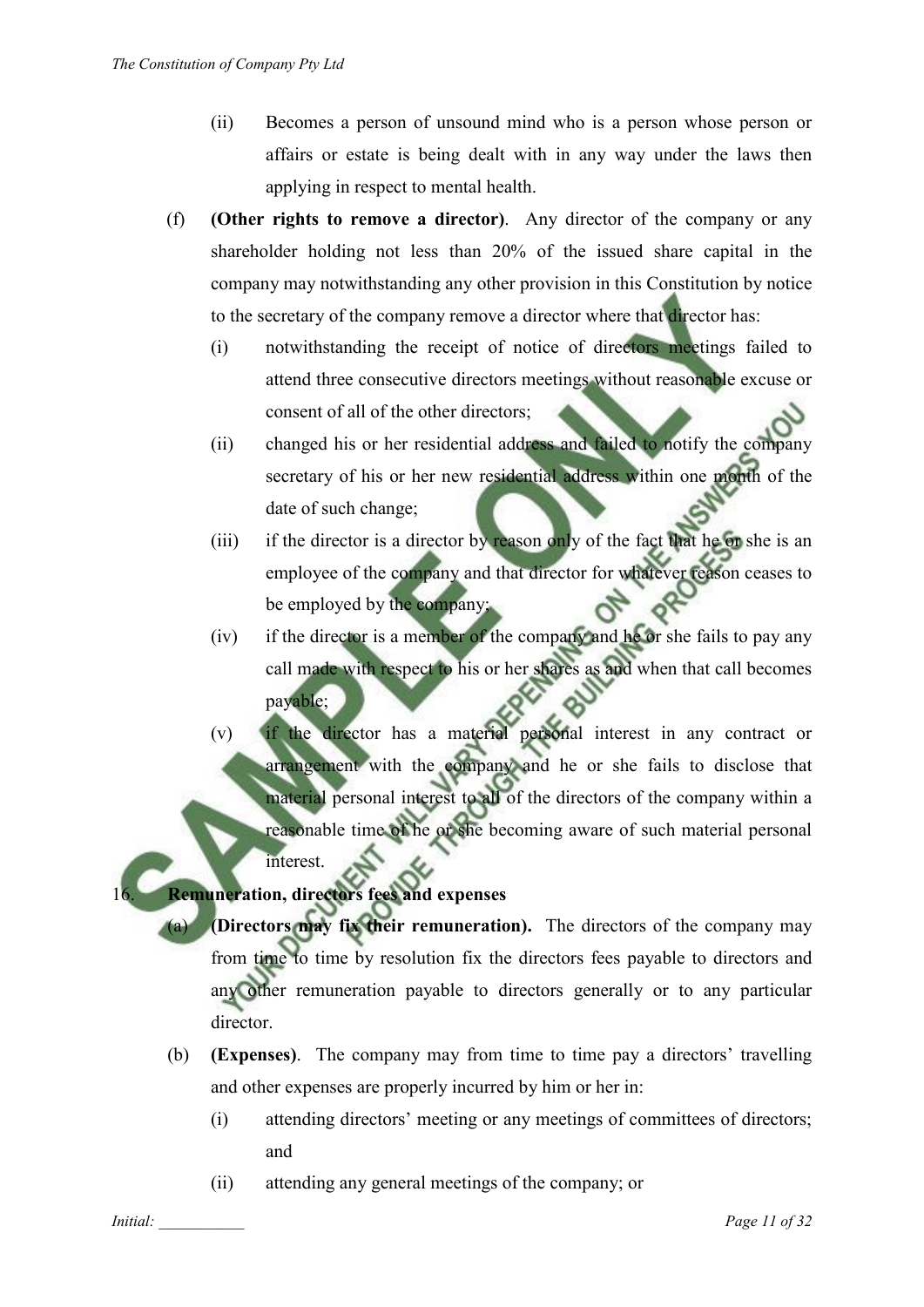(iii) connection with the company's business.

Where a director has incurred an expense then the company may reimburse that expense to the director upon being provided with such evidence thereof as the company may reasonably require.

#### 17. **Powers of Directors**

- (a) **(Management of Business Section 198A(1) a replaceable rule).** The business of a company is to be managed by or under the direction of the directors.
- (b) **(Exercise of powers).** The directors may exercise all the powers of the company except any powers that under the Corporations Act or under this Constitution is required to be exercised only pursuant to or after the passing of a resolution of the members of the company in general meeting.
- (c) **(Appointment of attorneys).** The directors may, by power of attorney, appoint any person or persons to be the attorney or attorneys of the company for such purposes, with such powers, authorities and discretions (being powers, authorities and discretions vested in or exercisable by the directors), for such period and subject to such conditions as they think fit;
- (d) **(Protections and delegation by attorney).** Any such power of attorney may contain such provisions for the protection and convenience of persons dealing with the attorney as the directors think fit and may also authorise the attorney to delegate all or any of the powers, authorities and discretions vested in the attorney.
- (Execution of negotiable instrument Section 198B(1) a replaceable rule). Any two directors of the company, may sign, draw, accept, endorse or otherwise execute a negotiable instrument.
	- (f) **(Directors may determine different execution Section 198B(2) a replaceable rule).** The directors may determine by resolution that a negotiable instrument may be signed, drawn, accepted, endorsed or otherwise executed in a different way.
- (g) **(Delegation of powers).** The directors may from time to time by resolution delegate any of their powers to:
	- (i) the managing director of the company;
	- (ii) any executive director of the company;
	- (iii) any committee or committees of directors of the company;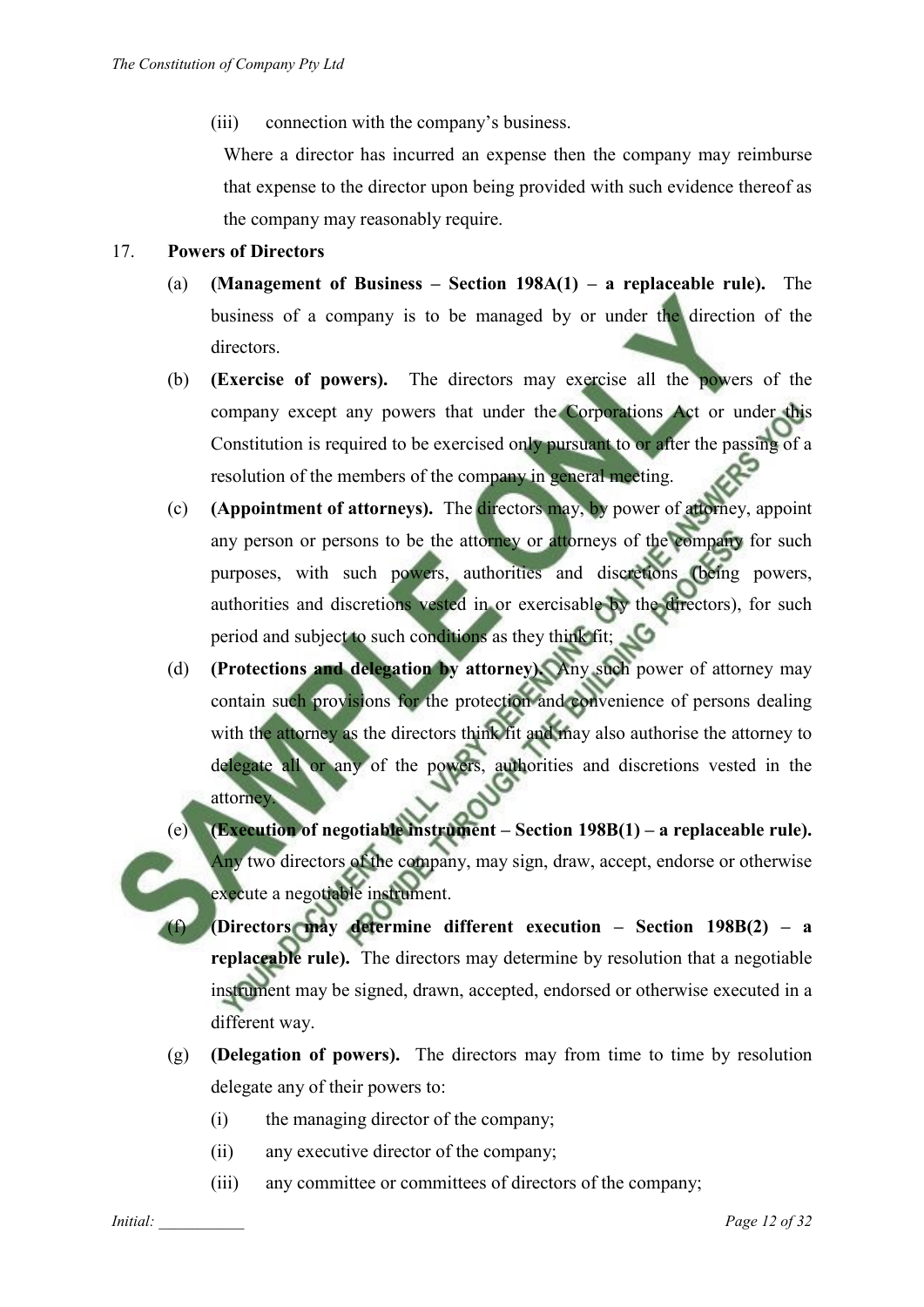- (iv) any non-executive director of the company;
- (v) any other person employed by the company or retained as an agent or representative of the company.

In delegating such powers the directors may impose such conditions, limitations and qualifications to the exercise of those powers as they may think fit.

- (h) **(Committees of Directors).** A committee to which any powers have been delegated shall exercise those powers delegated in accordance with any directions of the directors and a power so exercised shall be deemed to have been exercised by the directors.
- (i) **(Appointment of Chairperson).** The members of such a committee shall elect as the first item of business one of their number as chairperson of their meetings. Where such committee meetings are held and:
	- (i) a chairperson has not been elected; or
	- (ii) the chairperson is not present within ten minutes after the time appointed for the holding of the meeting or is unwilling to act;
	- (iii) the members of the committee that are present shall elect one of their number to be chairperson of that committee meeting.
- (j) **(Committee Meetings).** Such a committee of directors may meet and adjourn as they think fit. Questions arising at a meeting of a committee shall be determined by a majority of votes of the members of the committee present and voting. In the case of an equality of votes, the chairperson, in addition to his or her deliberative vote (if any), shall have a casting vote.
- (Use of Technology). Provided that all of the members of a committee consent, the members may participate in a meeting of the committee by means of any technology allowing all persons participating in the meeting to hear each other at the same time. Any member of a committee participating in such a meeting shall of the purposes of this Constitution be deemed to be personally present at the meeting. The consent of a member of a committee to the use of technology may be a standing one. Any consent of a member of a committee to the use of technology may be withdrawn only within a reasonable period prior to a meeting at which the technology is to be used.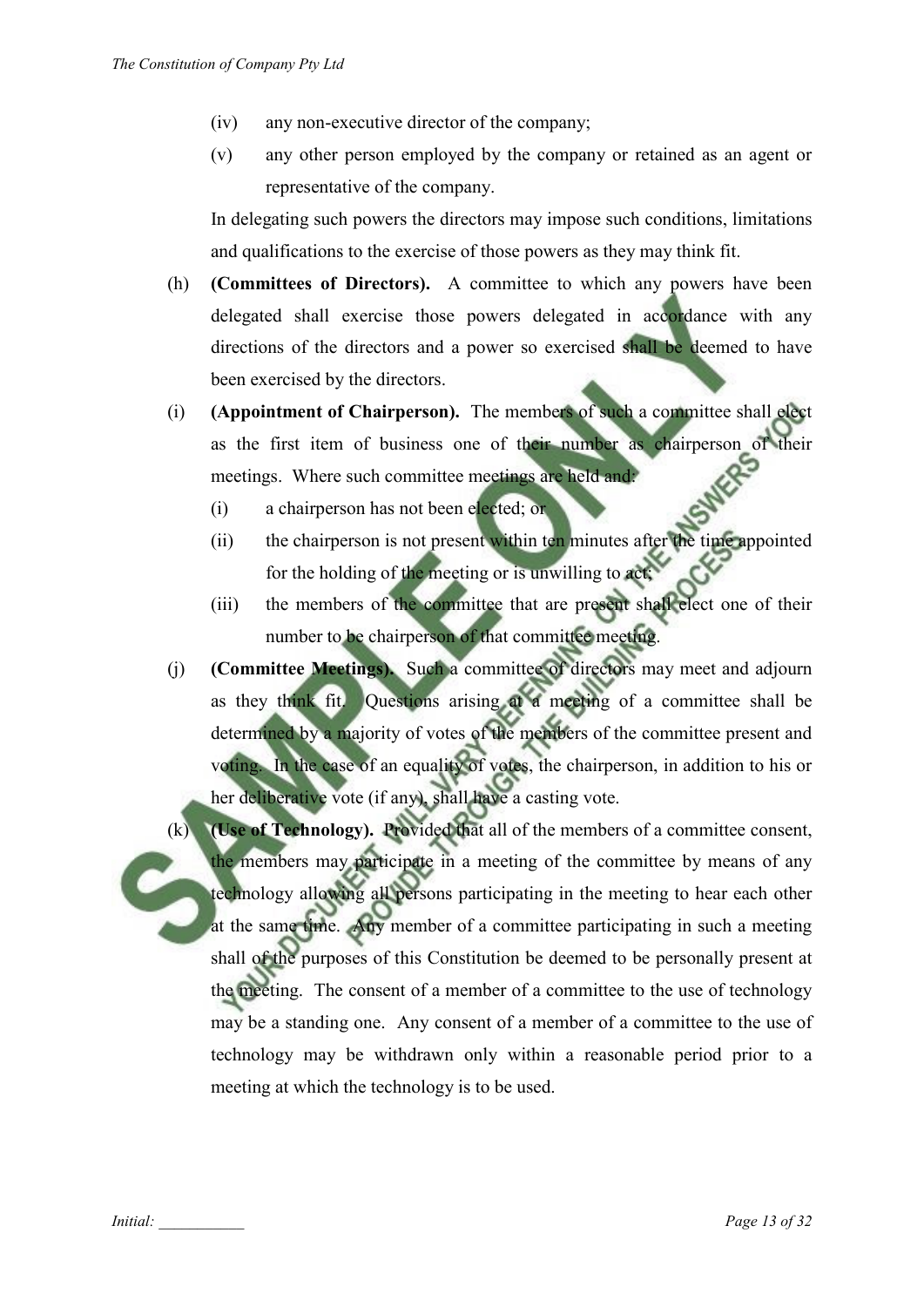#### 18. **Directors Meetings**

- (a) **(Proceedings of Directors).** Where there is more than one director the directors may meet together as a board for the despatch of business and adjourn and otherwise regulate their meetings as they think fit.
- (b) **(Calling Directors" Meetings).** Any directors' meeting may be called by any director by giving reasonable notice to every other director. Such notice shall set out the time and place of such meeting and a short description of the matters proposed to be discussed. Such notice may be given by letter, facsimile or by email an in urgent situations may be given orally by any form of telephonic communication.
- (c) **(Failure to give notice).** A meeting of directors shall not be invalid because of any failure to give notice to any particular director provided reasonable attempts have been made to contact that director. It shall be conclusive evidence that reasonable attempts have been made to contact that director if the notice has been sent by facsimile to his or her last known facsimile number; or sent by prepaid post to the director's last known residential address; or where the notice has been sent by email to him or her whether or not that email has been opened; or where there is evidence that attempts have been made to telephone the director at his or her last known telephone numbers without success.
- (d) **(Inadequacy of notice).** Where there is any inadequacy in a notice given to any director that inadequacy shall not invalidate any meeting of directors unless at that meeting the directors then present resolve that the directors meeting should not proceed because of that inadequacy.

# 19. **Chairperson of Directors Meetings**

(Election of chairperson). The directors may by resolution elect one of their directors to act as the chairperson of a particular directors meeting or all directors meetings. The directors' resolution may determine the period for which the particular director is to act as and be the chairperson. The appointment of a chairperson can be a standing appointment. Except where under any shareholders agreement or agreement between directors there is a contractual right to act as chairperson of directors meetings of the company, the directors may by resolution at any time and notwithstanding that the chairperson is a standing appointment change the chairperson of their directors meetings.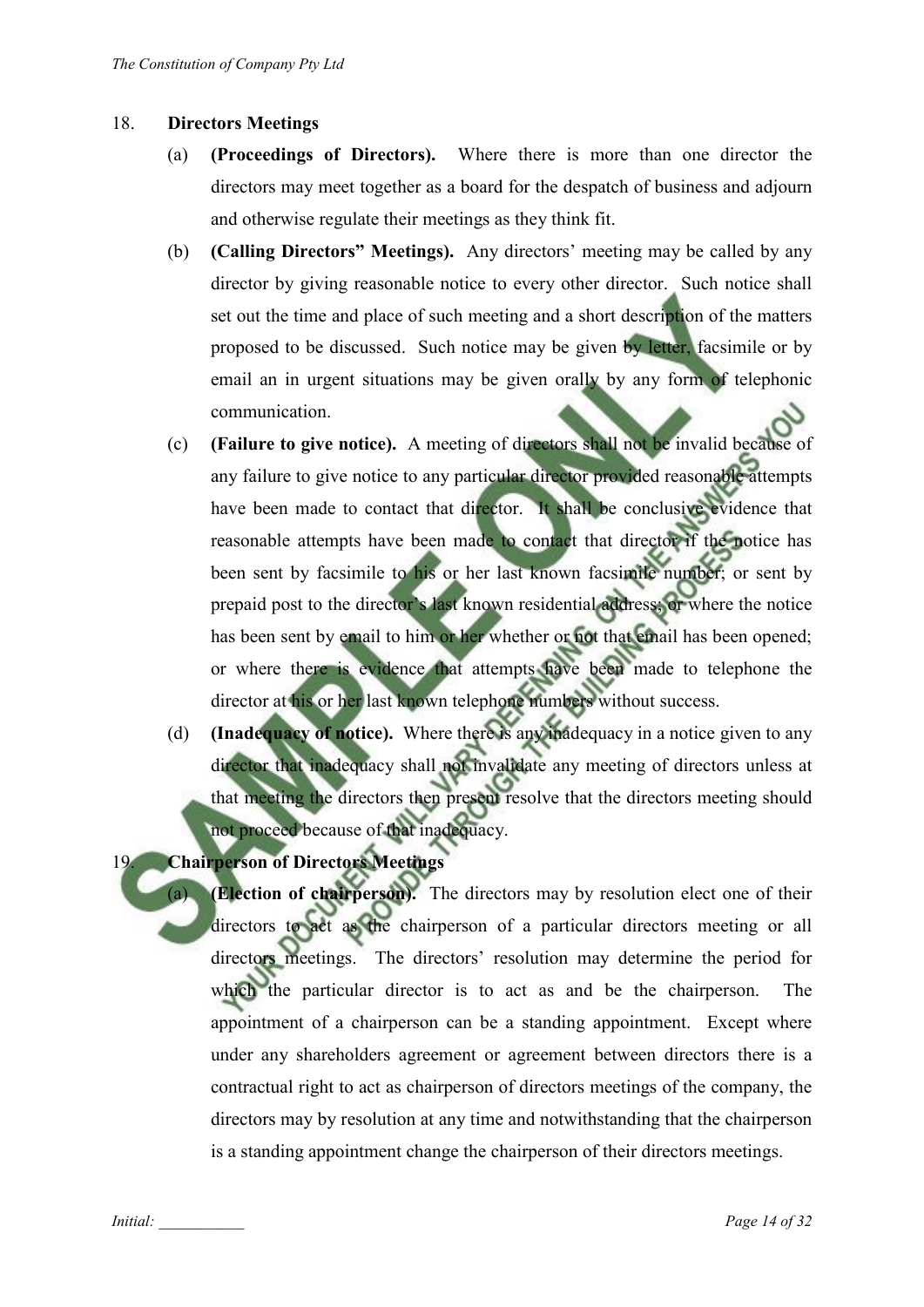(b) **(First item of business).** Where there is no standing chairperson of the company the directors must as the first item of business at every directors' meeting elect a director present to act as chairperson of the directors' meeting.

## 20. **Voting at Directors Meetings**

- (a) **(Majority vote).** A resolution of the directors must be passed by a majority of the directors present that are entitled to vote on the resolution and on the basis that each director has one vote that he or she can cast either for or against the resolution.
- (b) **(Casting vote).** The chairperson has a casting vote if necessary. This shall be in addition to any vote that he or she has in his or her capacity as a director.
- (c) **(Voting and completion of transaction).** If a director of the company has a material personal interest in a matter that relates to the affairs of the company then the director must disclose the nature and extent of the interest and its relation to the affairs of the company at or prior to a meeting of the directors. If at a meeting of directors where a relevant transaction is being considered then the disclosure must be made before the transaction is entered into.
- (d) **(No requirement for disclosure).** There is no requirement under paragraph (c) of this clause to disclose an interest that is one which under Section 191(2) of the Corporations Act a director does not have to disclose.
- (e) **(Consequences of disclosure).** Provided that where there has been an obligation on the part of the director to make a disclosure of his interest and that disclosure has been made, the director may vote on matters that relate to the interest and:
	- any transactions that relate to the interest may proceed; and
	- (2) the director may retain all benefits under the transaction even though the director has the interest; and
	- (3) the company cannot avoid the transaction merely because of the existence of the interest.

# 21. **Directors Meetings held using Technology**

(a) **(Telephone or video link up).** Subject to paragraph (b) hereof the directors may hold board meetings by telephone conference calls or link ups; by video or other form of visual or audio link up where all directors can orally hear and communicate with all other directors so linked up. All directors' resolutions so passed shall be valid and fully effective.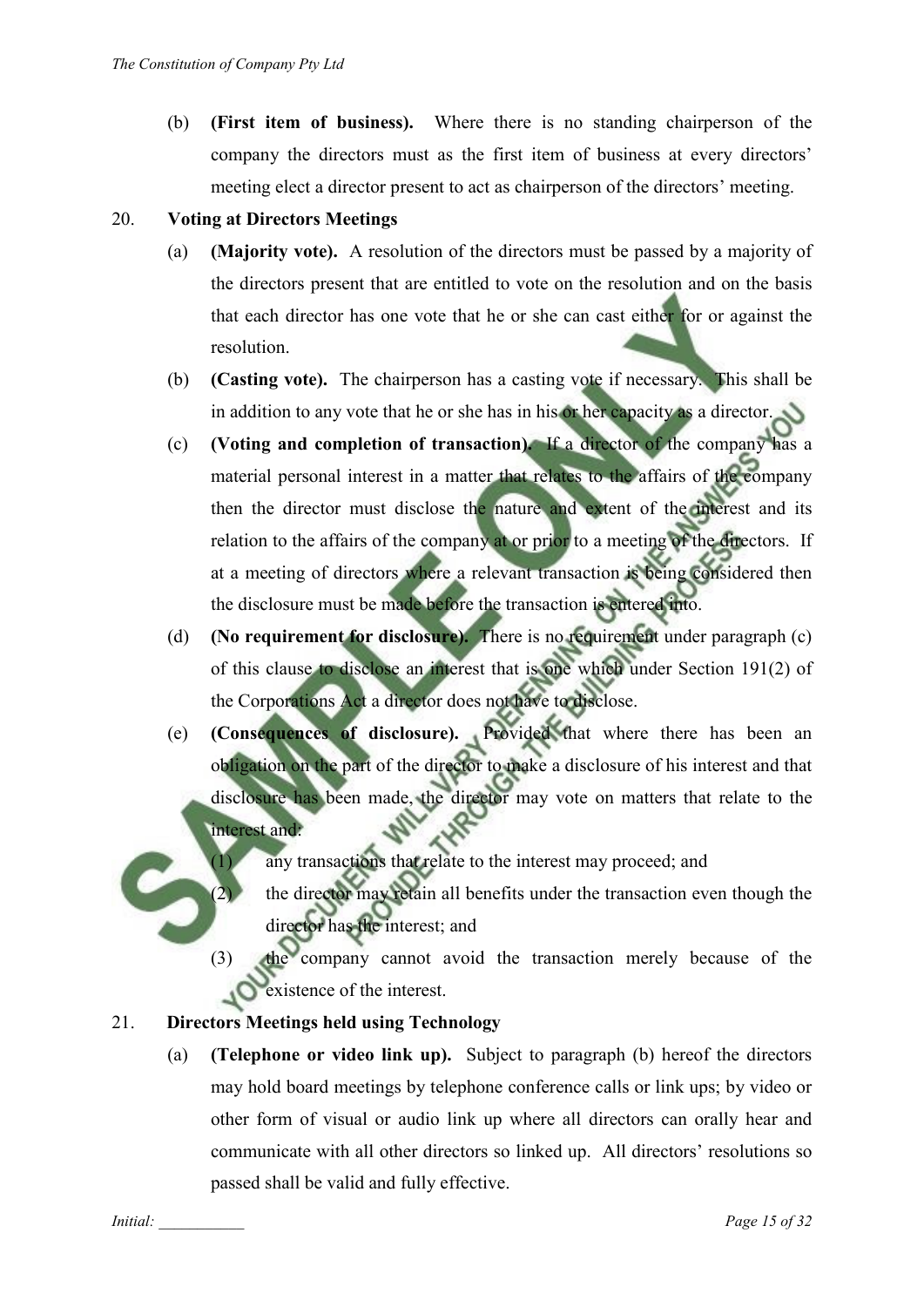(b) **(Consent).** For the purposes of the Corporations Act each director by consenting to be a director of the company has consented to directors meetings being held using technology in accordance with paragraph (a) of this clause. Any director participating in such a meeting shall for the purposes of this Constitution be deemed to be personally present at the meeting. The consent of the director to the use of technology is a standing one. Any consent of a director to the use of technology may only be withdrawn within a reasonable period prior to a directors meeting at which the technology is to be used.

#### 22. **Appointment of alternate directors**

- (a) **(Appointment of alternate directors).** Any director may by a written notice of appointment appoint a person who has consented in writing to being so appointed to act as his or her alternate at any directors meeting or meetings. Such appointment shall be effective from the last to occur of the following:
	- (i) The delivery to the company secretary of the signed written notice of appointment setting out the full name and address of the alternate director;
	- (ii) The delivery to the company secretary of the written consent duly signed by the alternate director consenting to being appointed as the alternate to the appointing director;
	- (iii) The signed consent of all other directors of the company to the appointment of the alternate or the passing of a board resolution approving of the appointment of the alternate.
- (Powers of an alternate director). The appointment of an alternate director can be a standing appointment. An alternate director so appointed shall be entitled to exercise all of the powers of the director appointing him or her unless that director qualifies or limits the powers of his or her alternate in the appointment. The appointment may be for a particular meeting or for a particular period. If the appointment is so limited then the alternate director is not entitled to vote or exercise any rights beyond the particular meeting or particular purpose. The appointment of an alternate may expressly include a power to sign any minute of directors' resolution or to sign any document which under this Constitution the director appointing the alternate would have power or authority to sign on the company's behalf.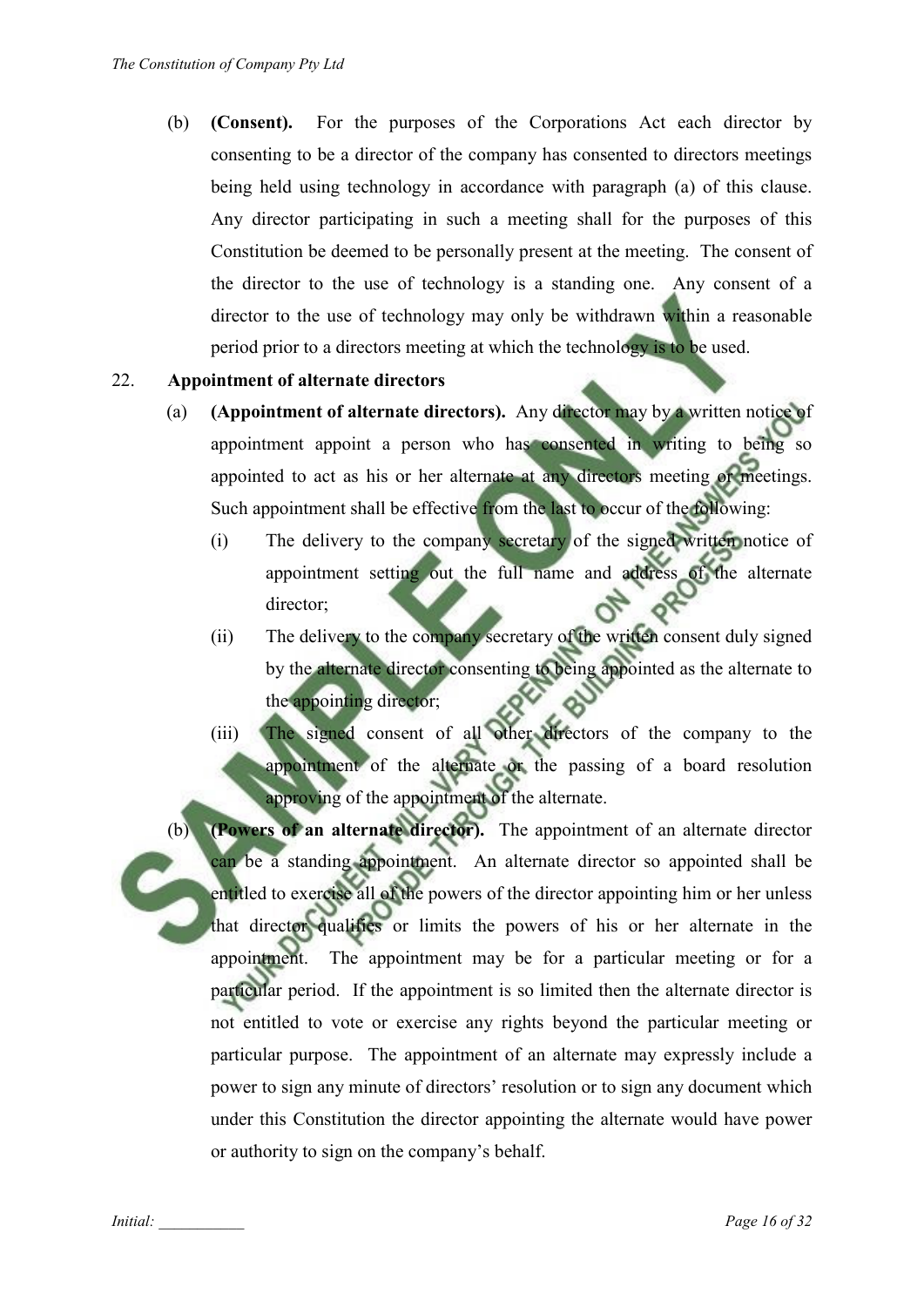- (c) **(Notice to be sent to alternate).** If the appointing director requests the company to give his or her alternate director notice of directors' meetings, then the company must do so. Where any director or shareholder has power under this Constitution to call a directors' meeting then the company secretary must ensure that where an alternate is entitled to notice of the directors' meeting that such shareholder or director also gives notice to the alternate.
- (d) **(Exercise of powers Section 201K(3) a replaceable rule).** When an alternate exercises the director's powers, the exercise of the powers is just as effective as if the powers were exercised by the director.
- (e) **(Director present).** Where a director who has appointed an alternate is present at the directors' meeting then his or her alternate shall have no right to vote or participate in the directors' meeting. Where during the course of a directors' meeting at which the alternate director is present the director who appointed him or her joins the directors' meeting then as and from the appointing director joining the directors' meeting the alternate director shall have no right to vote or participate in the directors' meeting.
- (f) **(Termination of appointment).** The appointing director may terminate his or her alternate director's appointment at any time by giving written notice thereof to the alternate and to the company secretary.

# 23. **Quorum at Directors Meeting**

- (a) **(Quorum at directors' meeting).** Unless the directors determine otherwise, the quorum for a directors' meeting of the company shall be two directors and the quorum must be present at all times during the directors' meeting. For determining whether a quorum exists, alternate directors present shall be included.
	- **(Ouorum not present).** Where a quorum of directors is not present then the directors' meeting may be adjourned by the chairperson or on the motion of any director to a date not more than seven days after the convened date of the directors meeting.
- (c) **(Insufficient directors).** Where there are insufficient directors of the company to constitute a quorum then the director or directors present shall only have the following powers:
	- (i) to appoint a person who has consented in writing to being a director as a further and new director of the company;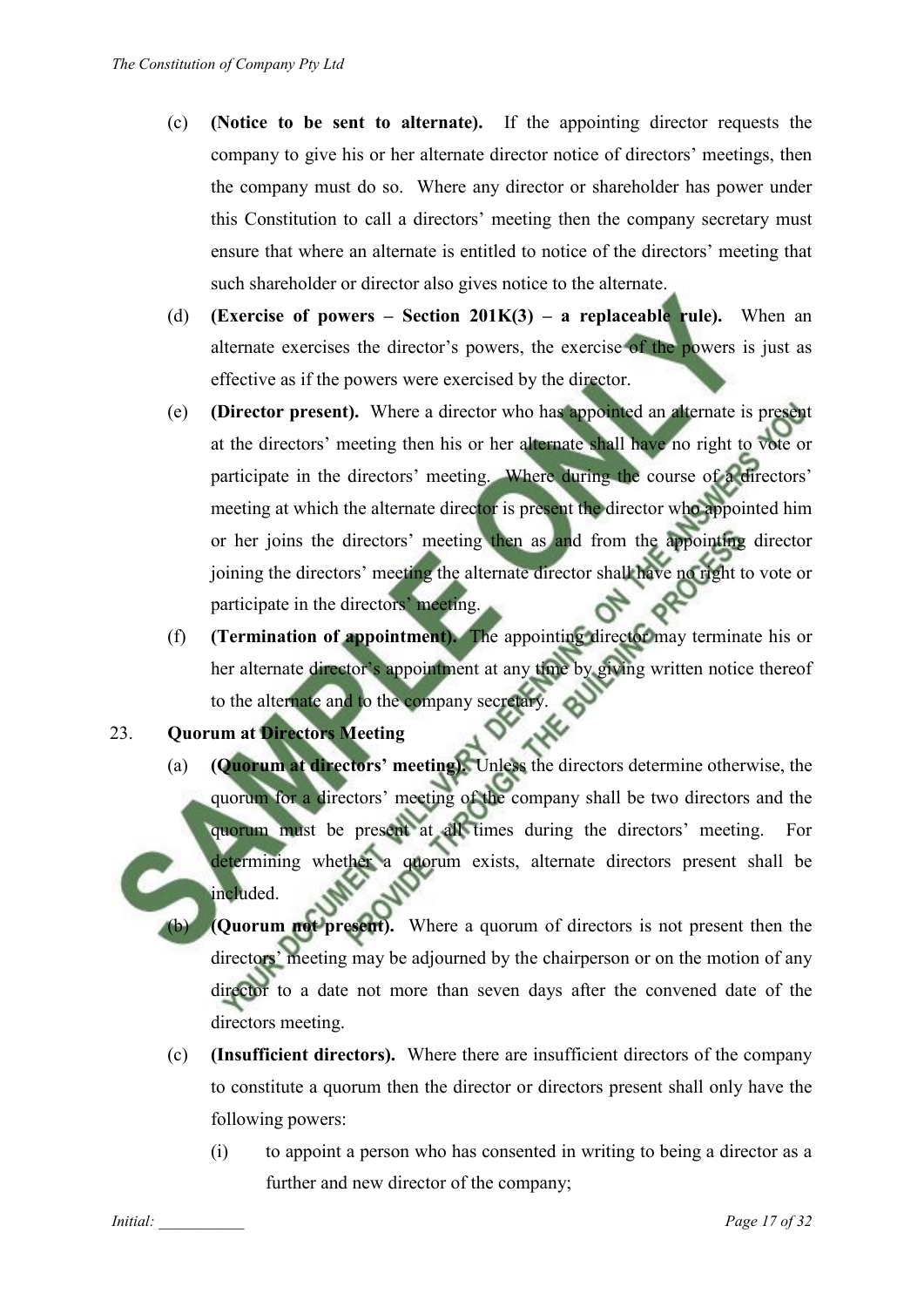- (ii) to call a meeting of members of the company for the purposes of appointing a further director;
- (iii) to exercise any powers of the directors of the company that were by previous directors' resolution delegated to that director or directors.

#### 24. **Minute of Directors Resolution**

- (a) **(Resolutions Section 248A(1) a replaceable rule).** The directors of a company may pass a resolution without a directors' meeting being held if all the directors entitled to vote on the resolution sign a document containing a statement that they are in favour of the resolution set out in the document.
- (b) **(Copies Section 248A(2) a replaceable rule).** Separate copies of a document may be used for signing by directors if the wording of the resolution and statement is identical in each copy.
- (c) **(When a resolution is passed Section 248A(3) a replaceable rule).** The resolution is passed when the last director signs.
- (d) **(Sole Director).** Where the Company only has one director, a director's resolution will be validly passed if the sole director signs a document recording the directors resolution. The director's resolution should be dated by the sole director.

# 25. **Defect in appointment of director or committee member**

- (a) **(Validity of acts).** All acts done by any meeting of the director or of a committee of directors or by any person acting as a director shall, notwithstanding that it is afterwards discovered that there was some defect in the appointment of a person to be a director or a member of the committee, or to act as a director or that a person so appointed was disqualified, be as valid as if the person had been duly appointed and was qualified to be a director or to be a member of the committee.
	- (b) **(No liability).** Where a defect is discovered in the appointment of a person as a director or a member of a committee and where that person has acted in good faith in the discharge of his or her duties or powers then that person shall not, simply because of the defect in his or her appointment be liable to the company or to indemnify the company in respect to any loss or liability incurred by the company.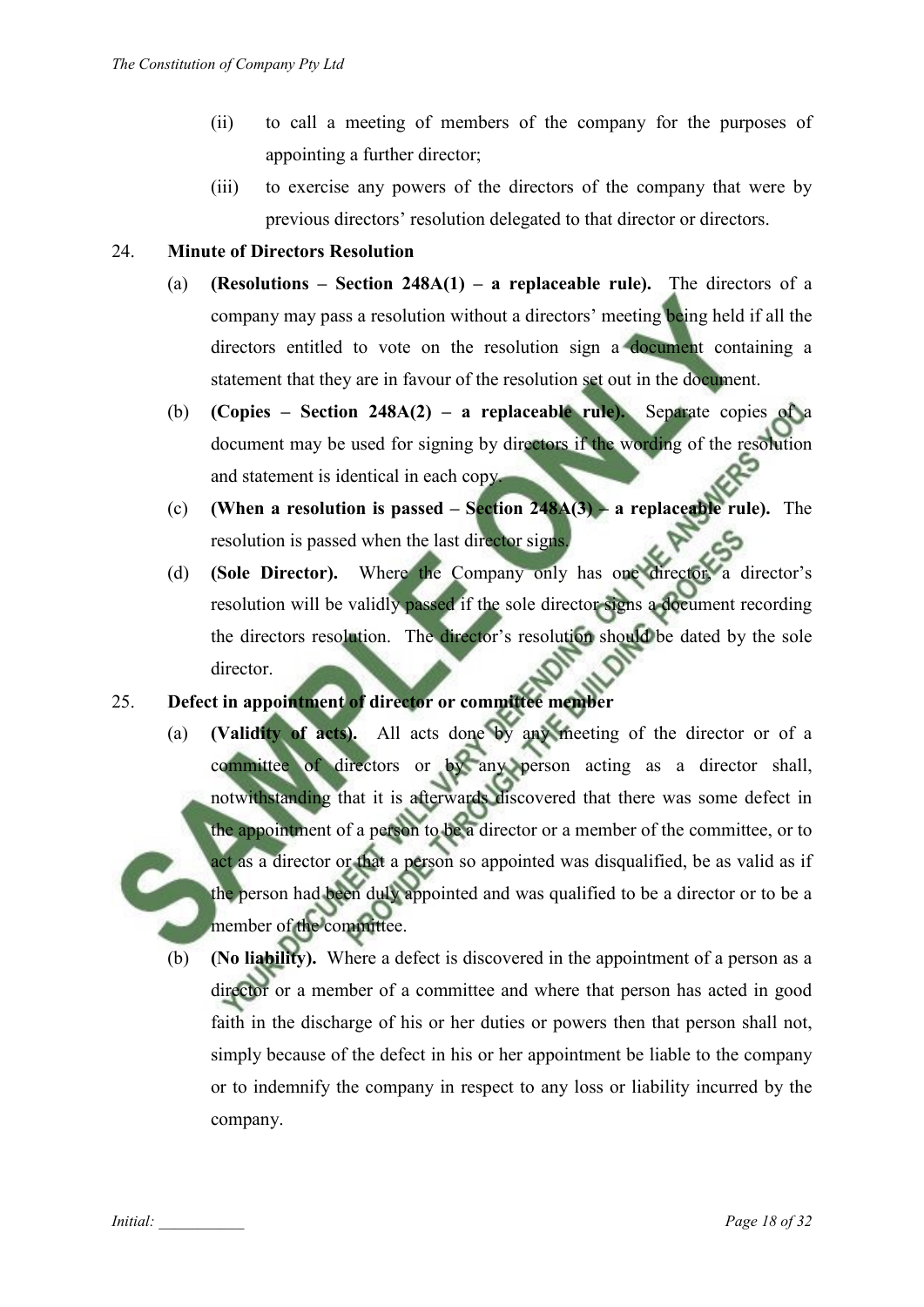# **PART FOUR – OTHER OFFICERS**

#### 26. **Managing Director**

- (a) **(Appointment of managing directors).** The directors of a company may appoint one or more of themselves to the office of managing director of the company for such period, and on such terms (including as to remuneration), as the directors so resolve. A person shall not be appointed as managing director unless he or she has consented in writing to being appointed as managing director.
- (b) **(Cease to be managing director Section 203F(1) a replaceable rule).** A director ceases to be managing director if they cease to be a director. A person ceases to be the managing director if he or she resigns, retires or is removed by directors' resolution as managing director.
- (c) **(Powers to revoke or vary appointment).** The directors may revoke or vary an appointment of a managing director at any time by resolution to that effect.
- (d) **(Remuneration).** A managing director shall, subject to the terms of any agreement entered into in a particular case, receive such remuneration (whether by way of salary, commission or participation in profits, or partly in one way and partly in another) as the directors determine.
- (e) **(Conferral of powers Section 198C(1) a replaceable rule).** The directors of a company may confer on a managing director any of the powers that the directors can exercise.
- (f) **(Power can be revoked or varied Section 198C(2) a replaceable rule).**  The directors may revoke or vary a conferral of powers of the managing director.
	- (Accountability of managing directors). Subject to any resolution of the directors to the contrary the managing director shall always be answerable to the board in respect to all powers exercised by him or her and to make a full and proper disclosure of all transactions in which the company is involved.
- (h) **(Delegation).** The managing director may subject to any directors' resolution to the contrary delegate any of his or her powers to any executive or management employee of the company and subject to such terms and conditions as the managing director shall think fit.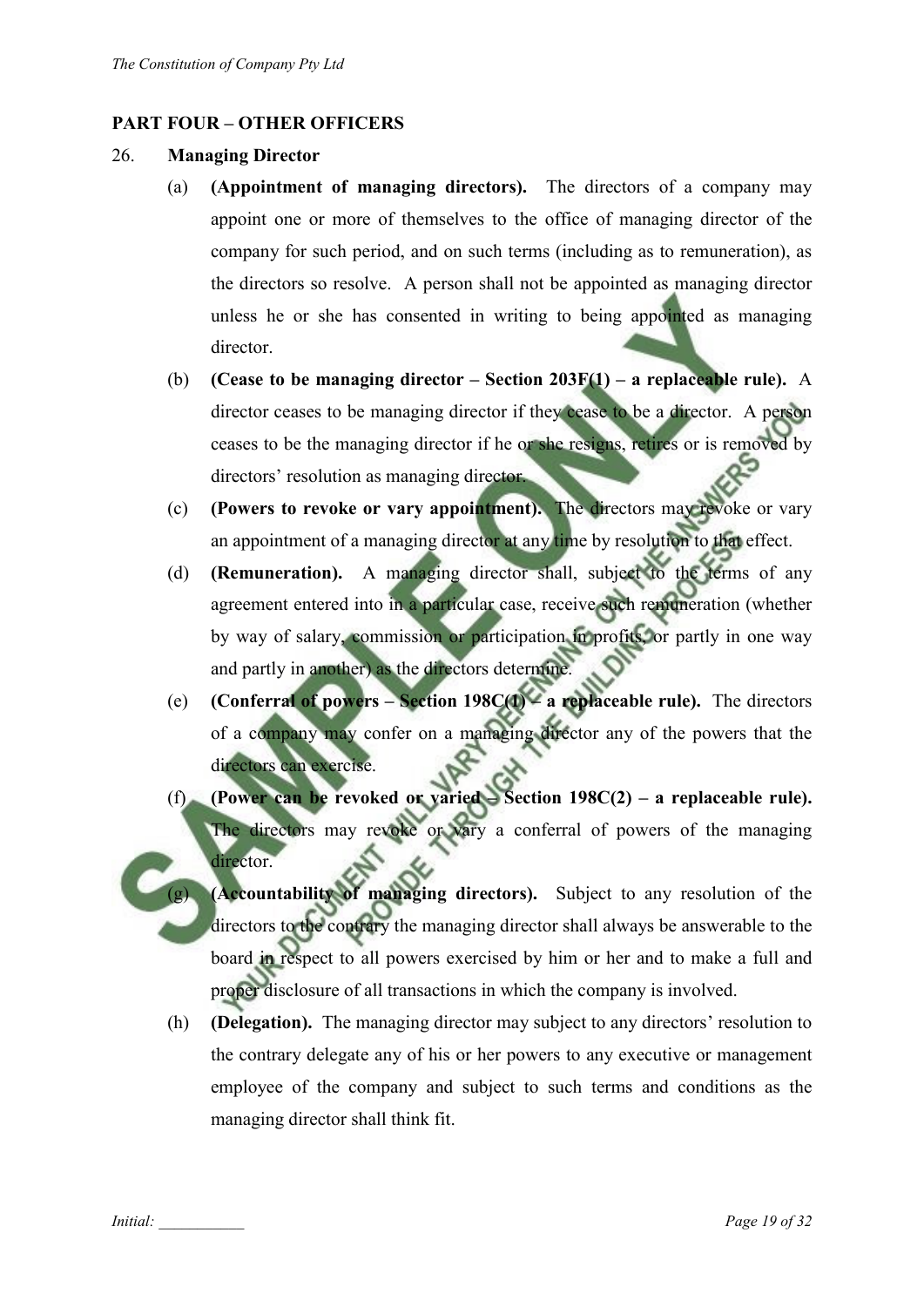(i) **(Duty to the company).** The managing director shall discharge and exercise all of his or her powers as managing director of the company carefully, with skill, diligently and always in the best interests of the company.

## 27. **Chief Executive Officer**

- (a) **(Appointment of chief executive officer).** The directors of a company may appoint a person who is an employee of the company but not a director as the chief executive officer of the company for such period, and on such terms (including as to remuneration), as the directors so resolve. A person shall not be appointed as chief executive officer unless he or she has consented in writing to being appointed as chief executive officer.
- (b) **(Cease to be chief executive officer).** An employee ceases to be the chief executive officer if he or she ceases to be an employee of the company. A person ceases to be the chief executive officer if he or she resigns, retires or is removed by directors' resolution as chief executive officer.
- (c) **(Powers to revoke or vary appointment).** The directors may revoke or vary an appointment of a chief executive officer at any time by resolution to that effect.
- (d) **(Remuneration).** A chief executive officer shall, subject to the terms of any agreement entered into in a particular case, receive such remuneration (whether by way of salary, commission or participation in profits, or partly in one way and partly in another) as the directors determine.
- (e) **(Conferral of powers).** The directors of a company may confer on a chief executive officer any of the powers that the directors can exercise.
- (f) **(Power can be revoked or varied).** The directors may revoke or vary a conferral of powers of the chief executive officer.
	- (**Accountability of chief executive officer**). Subject to any resolution of the directors to the contrary the chief executive officer shall always be answerable to the board in respect to all powers exercised by him or her and to make a full and proper disclosure of all transactions in which the company is involved.
- (h) **(Delegation).** The chief executive officer may, subject to any directors' resolution to the contrary, delegate any of his or her powers to any executive or management employee of the company and subject to such terms and conditions as the chief executive officer shall think fit.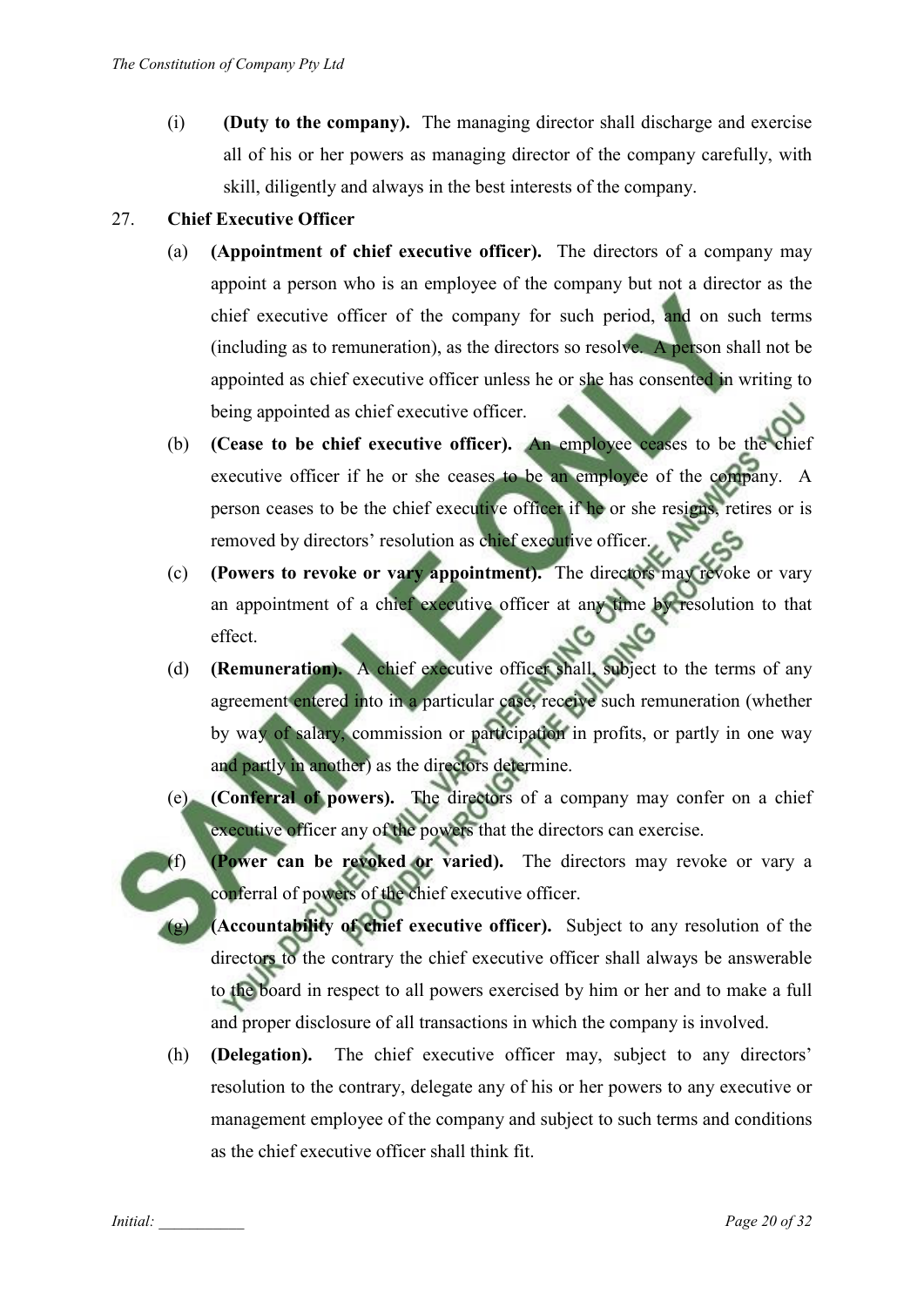(i) **(Duty to the company).** The chief executive officer shall discharge and exercise all of his or her powers as chief executive officer of the company carefully, with skill, diligently and always in the best interests of the company.

## 28. **Company Secretary**

- (a) **(Appointment of company secretary).** The directors of a company may appoint a person as company secretary whether or not that person is a director of the company. A person shall not be appointed as company secretary unless he or she has consented in writing to being appointed as company secretary.
- (b) **(Cease to be company secretary).** A person ceases to be the company secretary if he or she resigns, retires or is removed by directors' resolution as company secretary.
- (c) **(Powers to revoke or vary appointment).** The directors may revoke or vary an appointment of a company secretary at any time by resolution to that effect.
- (d) **(Remuneration).** A company secretary shall, subject to the terms of any agreement entered into in a particular case, receive such remuneration (whether by way of salary, commission or participation in profits, or partly in one way and partly in another) as the directors determine.
- (e) **(Conferral of powers).** Unless otherwise stated in the directors' resolution appointing the company secretary, the company secretary shall be responsible for and have all powers ancillary to the administration of the company and in respect to all aspects of corporate governance and corporate compliance. The directors of a company may confer on a company secretary any other powers that the directors resolve.
- (f) **(Power can be revoked or varied).** The directors may revoke or vary a conferral of powers of the company secretary.
	- **(Accountability of company secretary).** Subject to any resolution of the directors to the contrary the company secretary shall always be answerable to the board in respect to all powers exercised by him or her and to make a full and proper disclosure of all transactions in which the company is involved.
- (h) **(Duty to the company).** The company secretary shall discharge and exercise all of his or her powers as company secretary of the company carefully, with skill, diligently and always in the best interests of the company.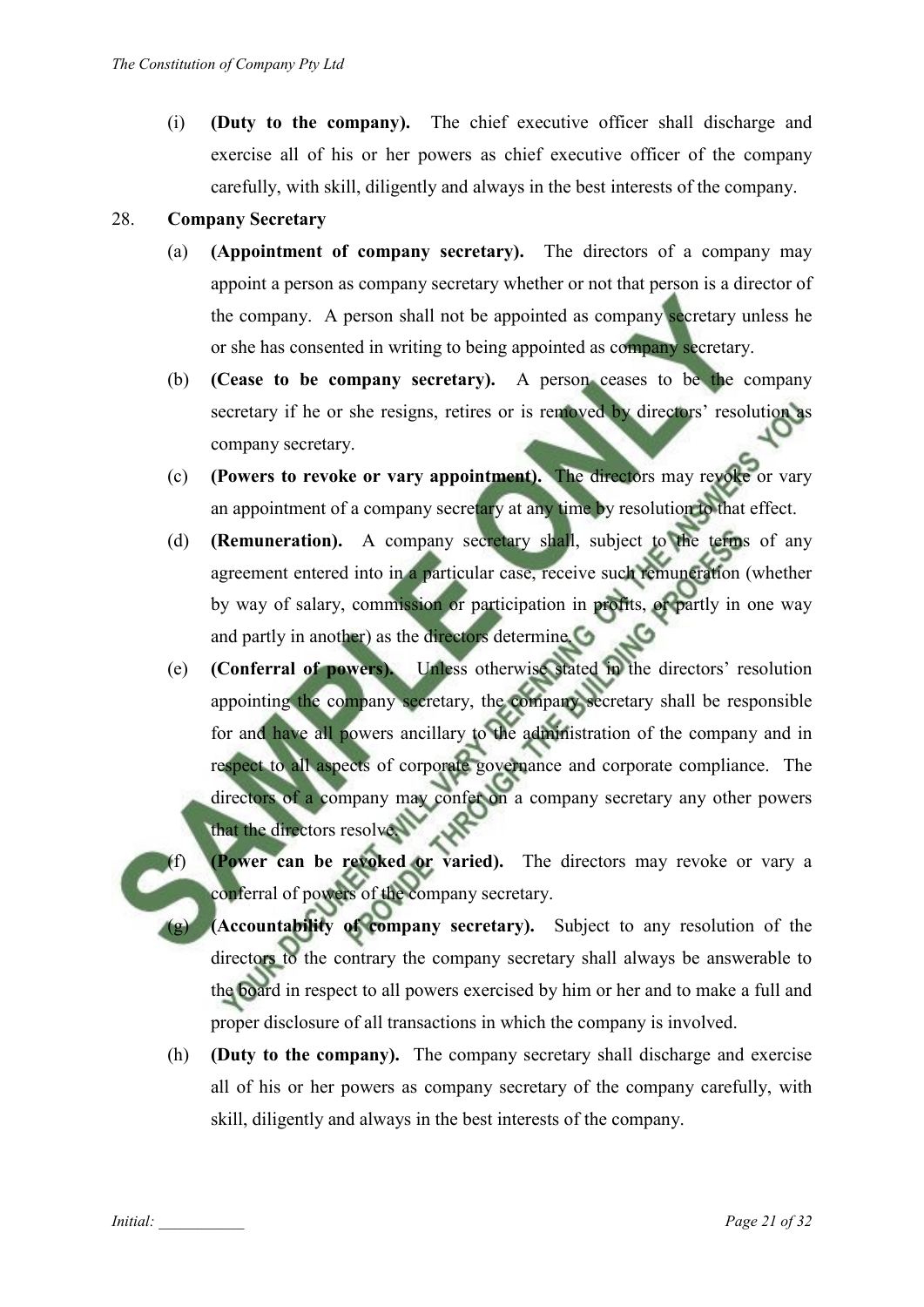#### **PART FIVE – COMMON SEAL, BOOKS AND REGISTERS**

- 29. **Common Seal**
	- (a) **(Custody of the common seal).** The directors shall have custody of the common seal and shall ensure that it is kept safe and is only used pursuant to resolutions of the directors authorising its use.
	- (b) **(Use of the seal).** The common seal shall be used for the purposes of executing documents which are required to be executed under Seal or which the company through its directors resolves shall be executed under Seal. The affixing of the common seal of the company to any document shall only be done in the presence of:
		- (i) two persons, one being a director and the other the company secretary; or
		- (ii) two persons who are directors of the company; or
		- (iii) two persons who the directors authorise by resolution to witness the affixing of the common seal; or
		- (iv) one director and another person which other person the board authorises by resolution to witness the affixing of the common seal.
	- (c) In the case of there being only one director, the common seal may be affixed in the presence of the one director who shall witness its affixing by signing the document to which it is affixed on that page, next to or through the common seal as affixed.
	- (d) **(Signatures of witnesses).** The persons who witness the affixing of the common seal shall sign the document to which the Seal is affixed in their capacity as witnesses and it shall be apparent on the face of the document as to whether those persons are directors, company secretary or other person so authorised.

30. **Books and Registers**

- (a) **(Minute Book).** The company secretary shall ensure that a minute book of all directors' meetings and meetings of members is maintained and that:
	- (i) all minutes of all directors' meetings and all documents containing directors' resolutions are kept in that minute book;
	- (ii) all minutes of all general meetings and all documents containing resolutions of members are kept in that minute book;
	- (iii) all signed consents to appointment as officers of the company are kept in the minute book;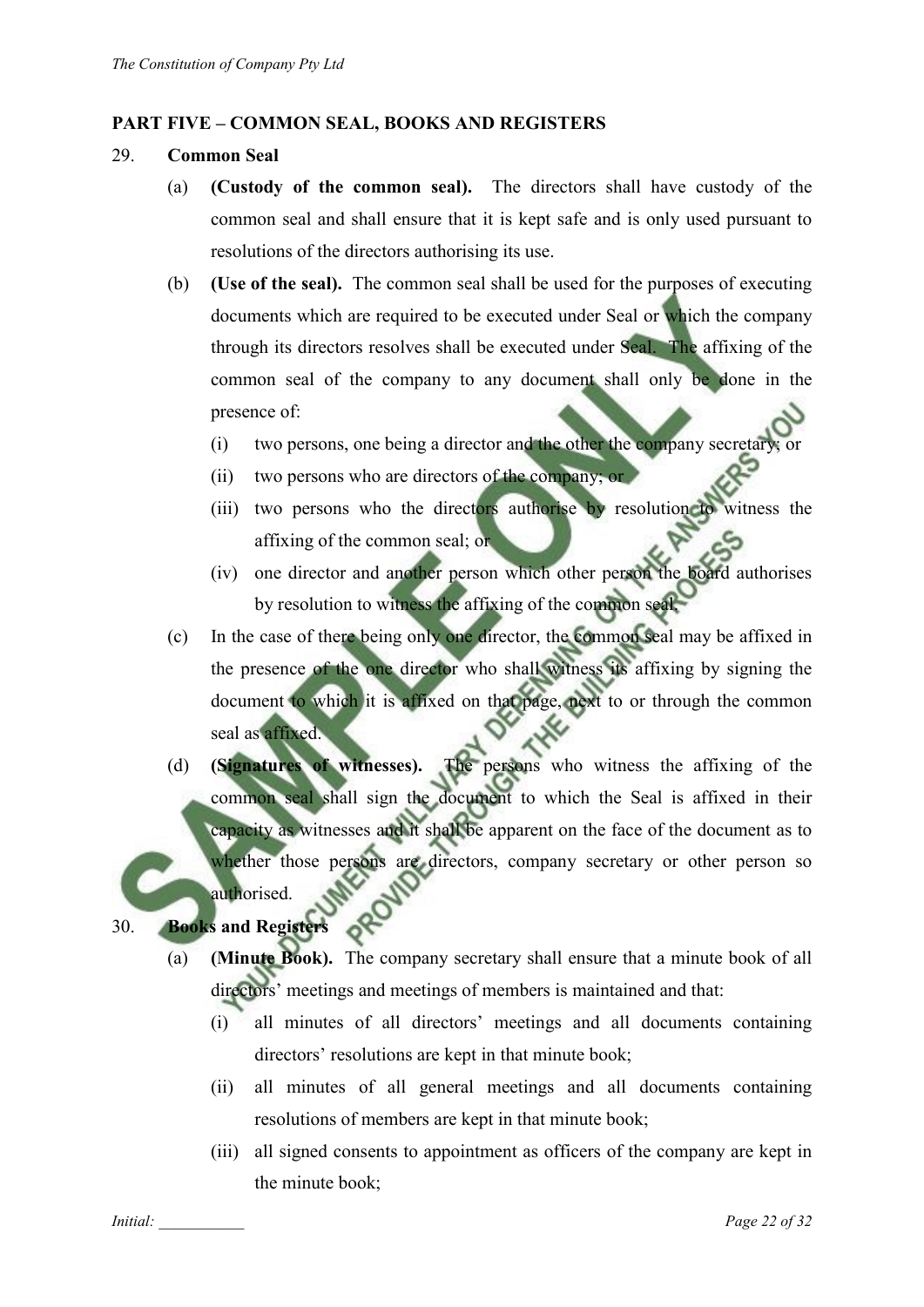- (iv) all disclosures of material personal interest made pursuant to Section 191 of the Corporations Act are kept in the minute book;
- (v) such other documents as the directors may resolve be kept in the minute book.
- (b) **(Register).** The company secretary shall ensure that the following registers are kept and at all times maintained:
	- (i) a register of members to be kept in accordance with the provisions of the Corporations Act;
	- (ii) a register of charges to be kept in accordance with the provisions of the Corporations Act;
	- (iii) a register of options to be kept in accordance with the provisions of the Corporations Act.
- (c) **(Other Registers).** The company secretary shall keep and maintain such other registers and records as the directors by resolution and/or the managing director or chief executive officer may direct be kept in order to ensure good corporate governance and good corporate compliance procedures are at all times maintained.
- (d) **(Inspection of books, registers and records).** All directors shall have access at all times to the book, records and registers of the company. The directors of a company, or the company by a resolution passed at a general meeting, may authorise and permit a member to inspect the books and records of the company. (e) **(Location of books, registers and records).** All of the books, records and registers shall be kept at the registered office of the company and shall be within the custody and control of the company secretary.

# **SIX - DIVIDENDS**

31. **Dividends**

- (a) **(Directors may fix dividends)**. Subject to paragraph (c) of this clause, the directors may as they think fit and from time to time from profits available determine that a dividend is payable and fix:
	- (i) the amount; and
	- (ii) the time for payment;
	- (iii) the method of payment;
	- (iv) whether the dividend is fully franked, partly franked or unfranked.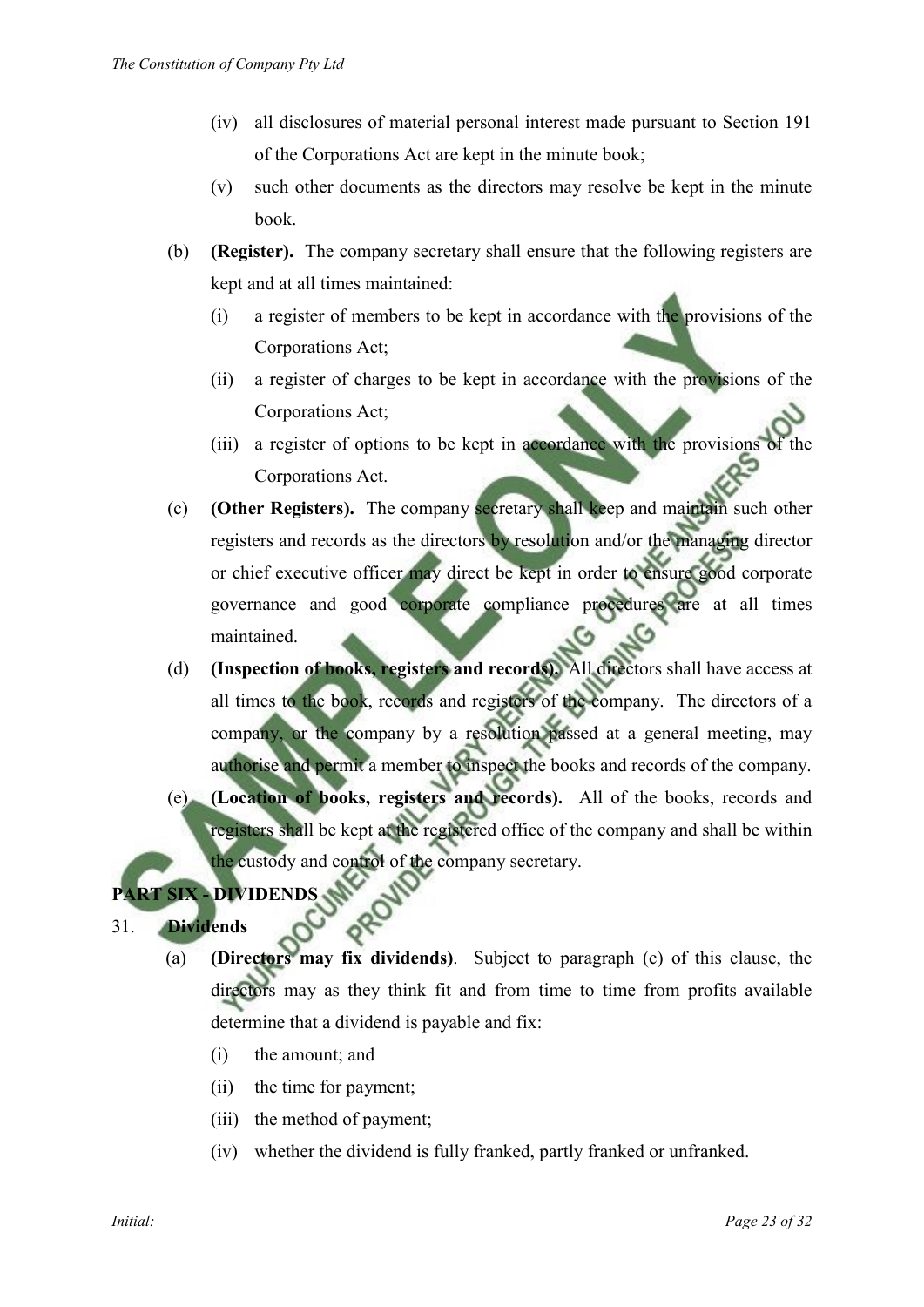The methods of payment may include the payment of cash, the issue of shares, the grant of options and the transfer of assets.

- (b) **(Interest Section 254U(2) a replaceable rule).** Interest is not payable on a dividend.
- (c) **(Corporations Act Section 254T).** Notwithstanding paragraph (a) of this clause, a dividend may only be paid out of profits of the company.
- (d) **(Special rights to dividends).** Subject to the rights of persons (if any) entitled to shares with special rights as to dividend, all dividends shall be declared and paid according to the amounts paid or credited as paid on the shares in respect of which the dividend is paid.
- (e) **(Apportionment of dividends).** All dividends shall be apportioned and paid proportionately to the amounts paid or credited as paid on the shares during any portion or portions of the period in respect of which the dividend is paid, but, if any share is issued on terms providing that it will rank for dividend as from a particular date, that share shall rank for dividend accordingly.
- (f) **(Deduction from dividends).** The directors may deduct from any dividend payable to a member all sums of money (if any) presently payable by the member to the company on account of calls or otherwise in relation to the shares held by that member in the company.

#### 32. **Payments**

(a) **(Payments in cash).** Any dividend, interest or other money payable in cash in respect of shares may be paid by cheque sent by prepaid post directed to:

the address of the holder of those shares as shown in the register of members or, in the case of joint holders, to the address shown in the register of members as the address of the joint holder first named in the register of members; or

- (ii) to such other address as the holder or joint holders in writing directs or **C**direct.
- (b) **(Receipts).** Any one or two or more joint holders may give effectual receipts for any dividends, interest or other money payable in respect of the shares held by them as joint holders.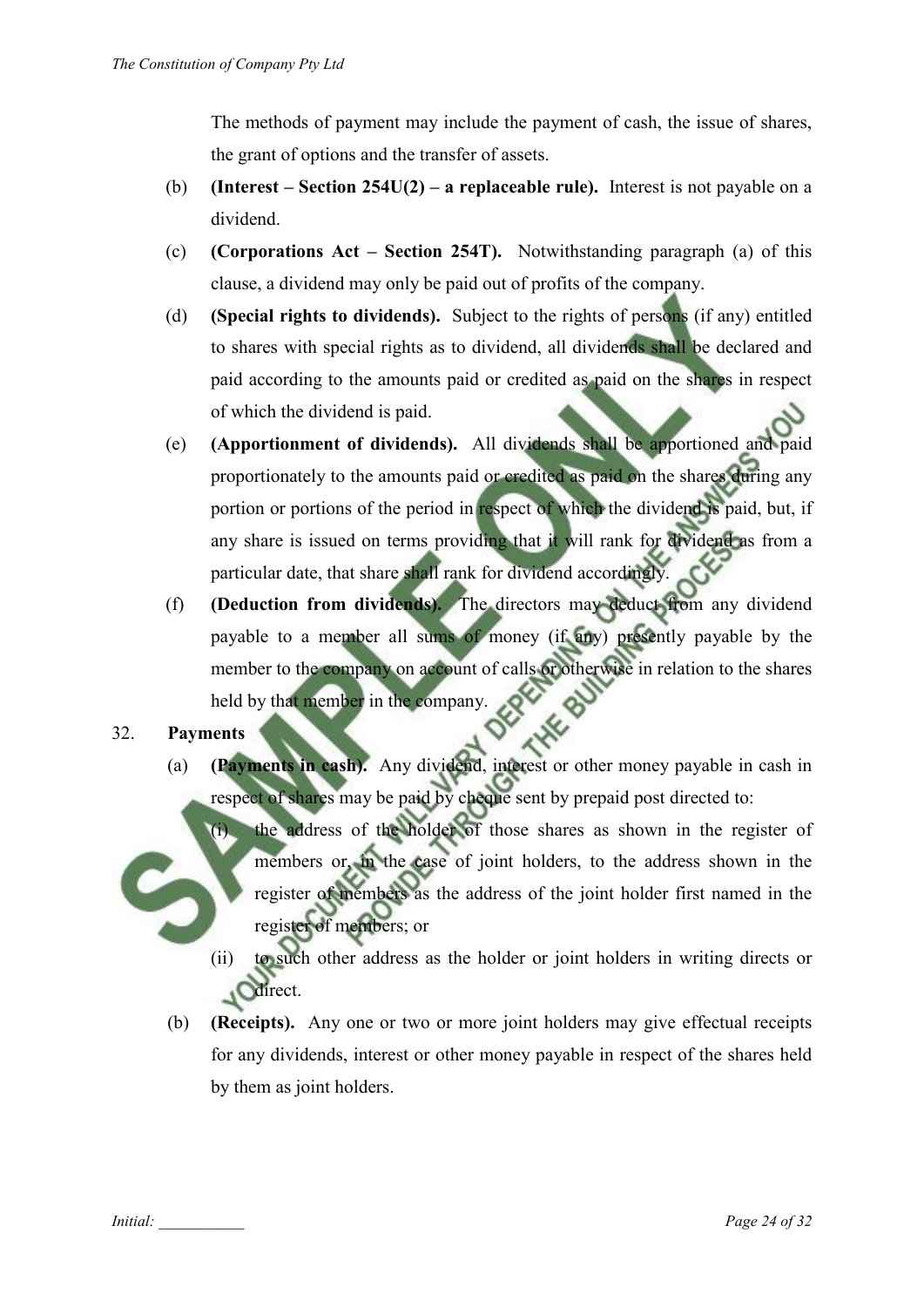#### **PART SEVEN – NOTICES AND WINDING UP**

- 33. **Notices**
	- (a) **(Notices to members).** A notice may be given to any member either by serving it on the member personally or by sending it by post to the member at his, her or its address as shown in the register or the address supplied by the member to the company for the giving of notices to him, her or it.
	- (b) **(Notices to directors).** A notice may be given to any director either by serving it on the director personally, by sending it by post to the director at his or her last known address or with the director's consent by facsimile, email or by telephone.
	- (c) **(Notice to joint members).** Notice to joint members must be given to the joint member named first in the register of members.
	- (d) **(Legal representatives and beneficiaries).** A notice may be served or given to a person entitled to a share in consequence of the death or bankruptcy of a member by serving it on the person personally or by sending it to him or her by post addressed to the person by name, or by the title of representative of the deceased or assignee of the bankrupt, or by any like description, at the address (if any) in Australia supplied for that purpose by the person. If such an address has not been supplied, then service of the notice can be made at the address to which the notice might have been sent if the death or bankruptcy had not occurred.
	- (e) **(Notices given by facsimile or email).** Notwithstanding the foregoing and subject to the Corporations Act, if a person to whom a notice is to be given has supplied to the company a facsimile number or email address for the service of notices on him, her or it then any such notice may be given or served on that person by facsimile or email.
		- (f) **(Notices sent by facsimile).** Except as provided in clause 5 or otherwise stated in this Constitution a notice sent by facsimile or email shall be deemed served immediately upon the completion of sending if such completion is within business hours in the place where the addressee's facsimile machine or computer is located, but if not, then at 9.00am on the next occurring business day at such place.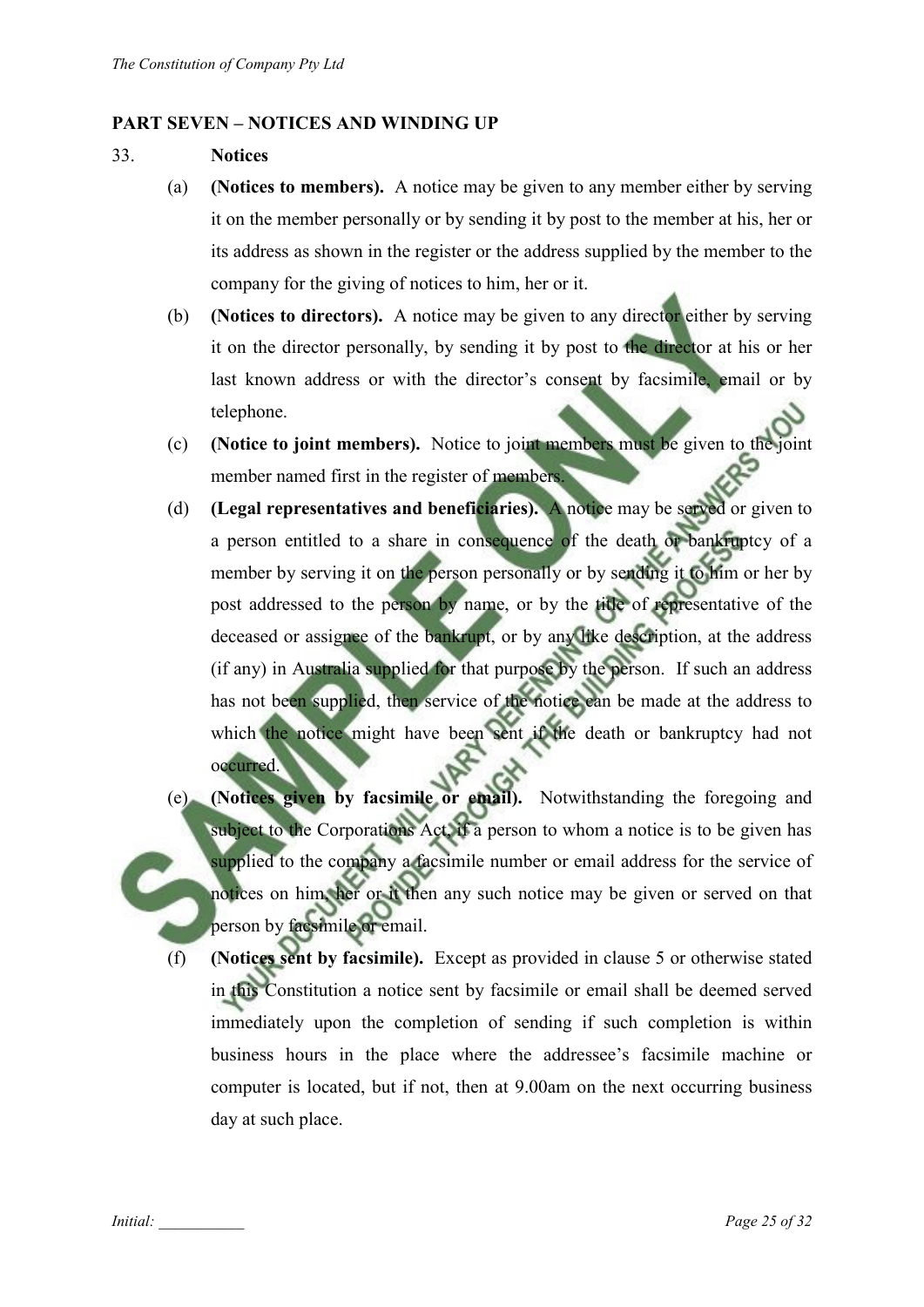(g) **(Business hours, Business days).** For the purposes of this clause, "business hours" means from 9.00am to 5.00pm on a business day which means a day on which the major trading banks are open for business at the place or in the postal district where the addressee's facsimile machine or computer is located.

## 34. **Winding Up**

- (a) **(Dividends and distributions by a liquidator).** If the company is wound up, the liquidator may, with the sanction of a special resolution, divide among the members in kind the whole or any part of the property of the company and may for that purpose set such value as the liquidator considers fair upon any property to be so divided and may determine how the division is to be carried out as between the members or different classes of members;
- (b) **(Vesting of property in trustees).** The liquidator may, with the sanction of a special resolution, vest the whole or any part of any such property in trustees upon such trusts for the benefit of the contributors as the liquidator thinks fit, but so that no member shall be compelled to accept any shares or other OTHIS PR securities in respect of which there is any liability.<br>
HT – INDEMNITY OF OFFICERS

# **PART EIGHT – INDEMNITY OF OFFICERS**

#### 35. **Indemnity of Officers**

- (a) **(Indemnity).** Except to the extent that it is prohibited from doing so by the Corporations Act, the company may indemnify every person who is or has been an officer or auditor of the company or of any related body corporate of the company against any liability or loss incurred by him or her in that capacity.
- (b) **(Payment of insurance premiums).** Except to the extent that it is prohibited from doing so by the Corporations Act, the company may pay or agree to pay a premium in respect of a contract insuring any officer or auditor of the company from and against any liability.

# **PART NINE – SHARES AND SHARE CAPITAL**

# 36. **Shares and Share Capital**

(a) **(Directors power to issue shares).** The directors may by resolution issue shares in the company to such persons as they think fit, on such terms as they think fit and for such subscription price as they think fit. Such shares may be issued as fully paid or partly paid and the directors may fix such terms as to the payment of calls where the shares are partly paid as the directors think fit.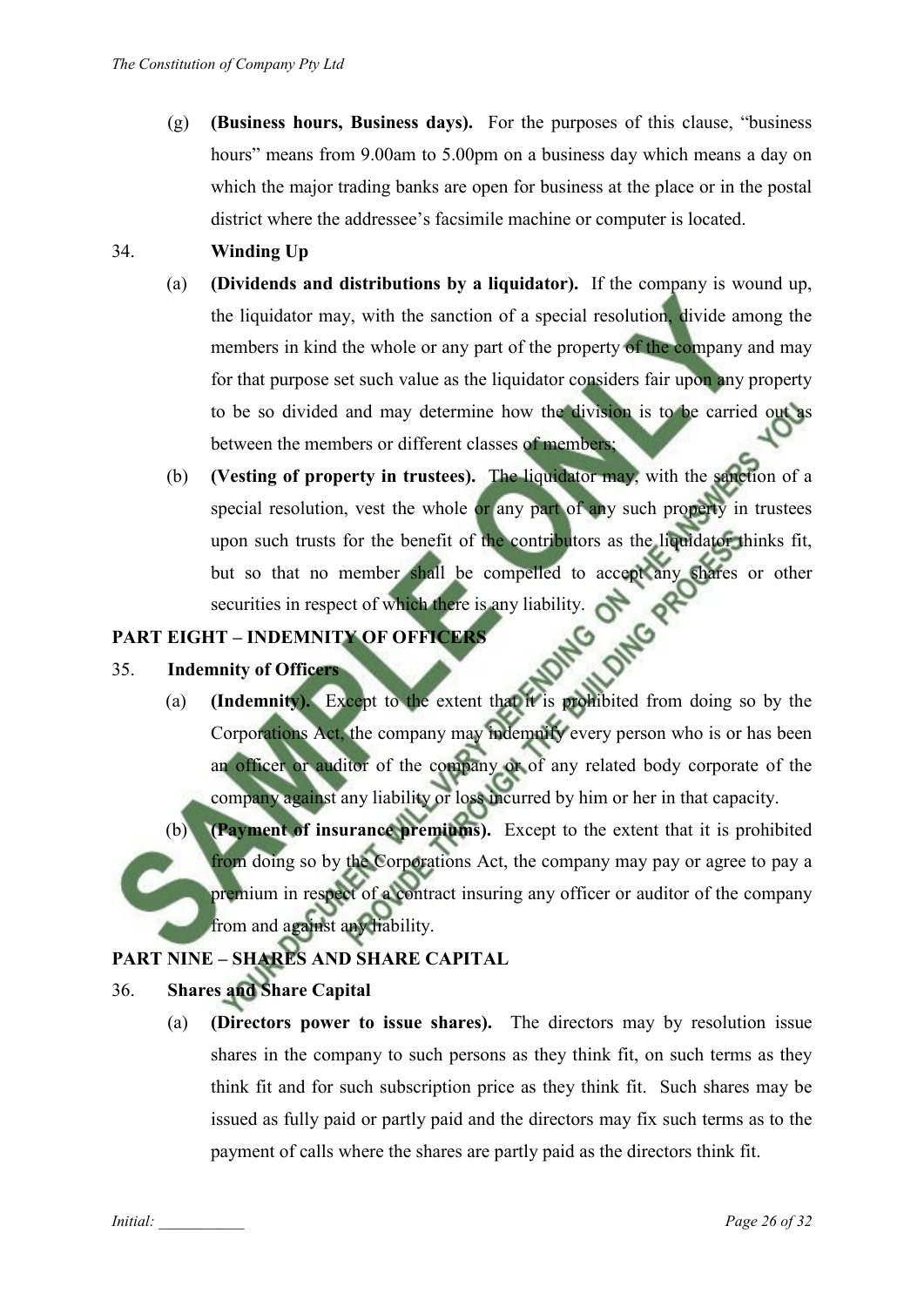- (b) **(Application for allotment).** No shares shall be issued unless the company has received an application for allotment from the allottee duly signed specifying the number of shares applied for, the subscription price and a statement to the effect that the allottee will be bound by the terms of this Constitution if the shares applied for or in portion thereof are allotted to him, her or it. Unless otherwise directed by the directors an application for allotment must be accompanied by a cheque or cash or such other consideration representing the subscription price for the shares.
- (c) **(Preference shares).** Subject to the Corporations Act, the company may issue preference shares, including redeemable preference shares.
- (d) **(Classes of shares).** The directors may issue shares of any particular class and attach rights in respect of those shares as part of the terms upon which they are allotted. The holders of those shares shall thereafter be entitled to the enjoyment and benefit of those rights.
- (e) **(Variation of class rights).** The rights attaching to any class of shares so issued may only be varied with the consent in writing of the holders of three-quarters of the issued shares of that class, or with the sanction of a special resolution passed at a separate general meeting of the holders of the shares of that class.
- (f) **(Meetings of class shareholders).** The provisions of this Constitution relating to general meetings shall apply so far as they are capable of application and mutatus mutandis to every such separate meeting except that:
	- (i) If there are two or more holders of shares of the class, a quorum shall be constituted by two persons who between them hold or represent by proxy one-third of the issued shares of the class;
	- (ii) If there is only one person holding shares of the class, a quorum shall be constituted by that person; and
	- (iii) Any holder of shares of the class present in person or by proxy may demand a poll.
- (g) **(Issue of further shares of a class to be a deemed variation of class rights).**  The rights conferred upon the holders of the shares of any class issued with preferred or other rights shall, unless otherwise expressly provided by the terms of issue of the shares of that class, be deemed to be varied by the creation or issue of further share ranking equally with the first-mentioned shares.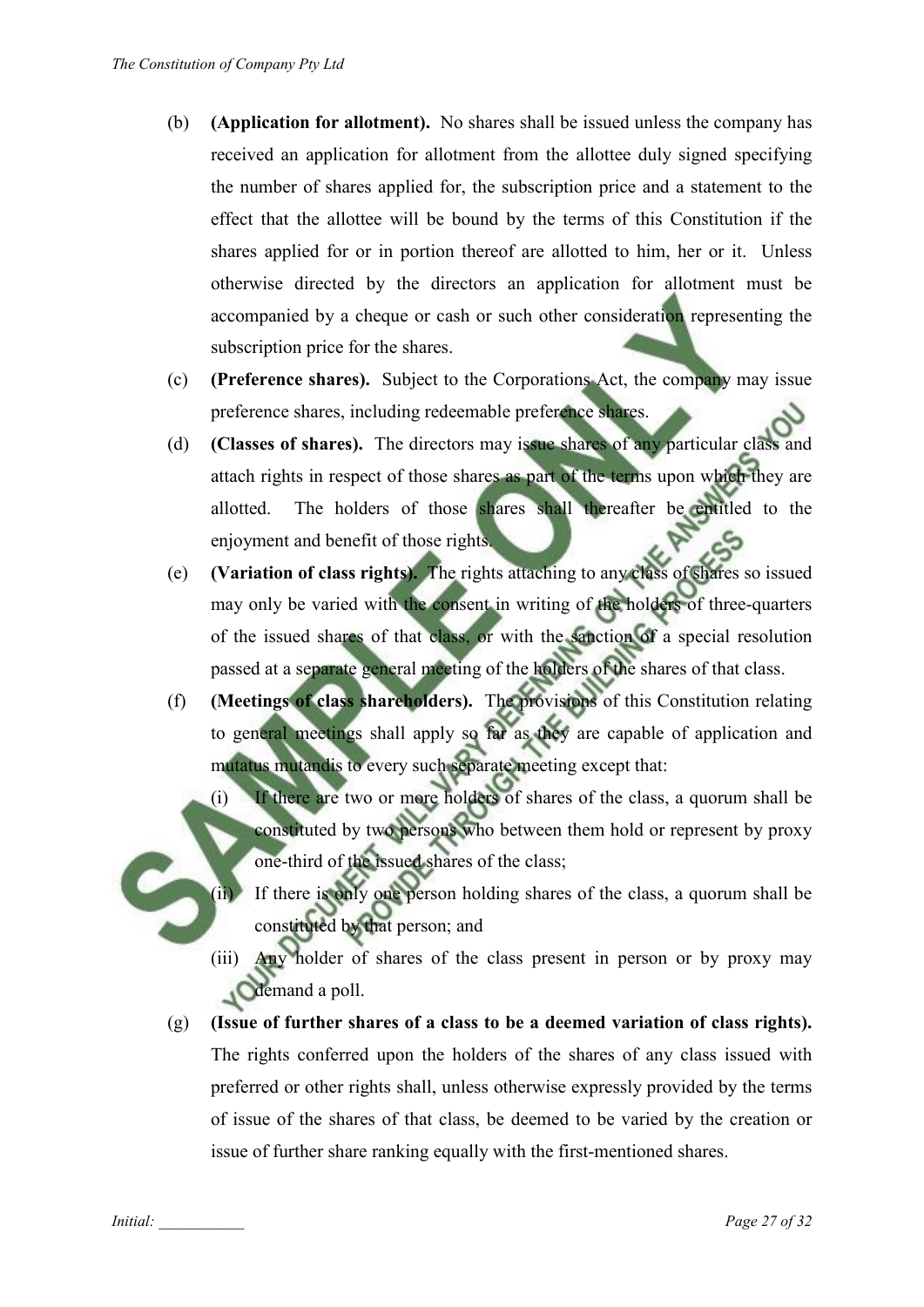(h) **(Alteration of share capital).** The company may by resolution in accordance with the Corporations Act convert all or any of its shares into a larger or smaller number of shares. The cancellation of such shares will constitute a reduction of capital.

#### 37. **Calls on shares**

- (a) **(Directors may make calls).** The directors may make calls upon the members in respect of any money unpaid on the shares of the members and not by the terms of issue of those shares made payable at fixed times, except that no call shall be payable earlier than one month from the date fixed for the payment of the last preceding call;
- (b) **(Payment of calls).** Each member shall, upon receiving at least fourteen (14) days notice specifying the time or times and place of payment, pay to the company at the time or times and place so specified the amount called on his shares;
- (c) **(Revocation or postponement of a call).** The directors may revoke or postpone a call.
- (d) **(When call made).** A call shall be deemed to have been made at the time when the resolution of the directors authorising the call was passed and may be required to be paid by instalments.
- (e) **(Calls on joint holders).** The joint holders of a share shall be jointly and severally liable to pay all calls in respect of the share.
- (f) **(Failure to pay calls).** If a sum called in respect of a share is not paid before or on the day appointed of payment of the sun, the person from whom the sum is due shall pay interest on the sum from the day appointed for payment to the time of actual payment at such rate not exceeding the prescribed rate on the day appointed for payment as the directors determine, but the directors may waive payment of that interest wholly or in part.
	- (g) **(Deemed call on allotment).** Any sum that, by the terms of issue of a share, becomes payable on allotment or at a fixed date shall for the purposes of this Constitution be deemed to be a call duly made and payable on the date on which by the terms of issue the sum becomes payable, and, in case of non-payment, all the relevant provisions of this Constitution shall apply as if the sum had become payable by virtue of a call duly made and notified.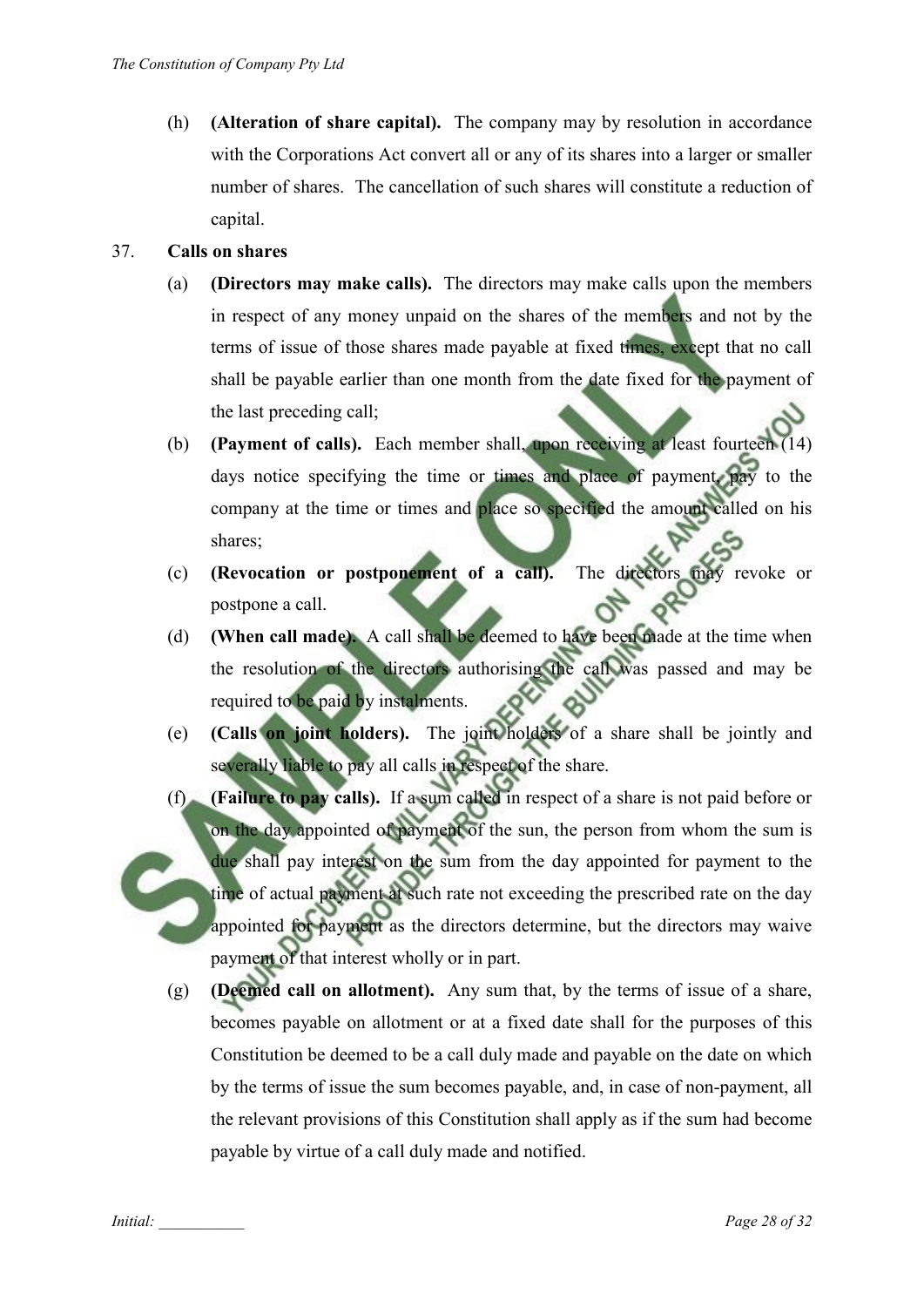- (h) **(Differentiation of amount of calls).** The directors may, on the issue of shares, differentiate between the holders as to the amount of calls to be paid and the times of payment.
- (i) **(Payment without calls).** The directors may accept from a member the whole or part of the amount unpaid on a share although no part of that amount has been called up.
- (j) **(Interest on early payments).** The directors may authorise payment by the company of interest upon the whole or any part of an amount so accepted, until the amount becomes payable, at such rate, no exceeding the maximum rate, as is agreed upon between the directors and the member paying the sum. The maximum rate of interest shall be if the company has, by resolution, fixed a rate, the rate so fixed or in any other case, the rate of ten percent per annum calculated from the date of payment of the sum to the company.

#### 38. **Reduction of Share Capital**

- (a) **(Reduction of share capital).** The company may reduce its share capital in such manner as it thinks fit provided that it is fair and reasonable to shareholders as a whole, does not materially prejudice the company's ability to pay its creditors and is approved by shareholders under Section 256C of the Corporations Act. A cancellation of a share for no consideration is a reduction of share capital.
- (b) **(Buy Back of Shares).** The company may buy back any of its shares in accordance with the provisions of Chapter 2J part 2J(1) and the applicable procedures as set out in Division 2 of that part.

# 39. **Non Recognition of Trust**

- (a) **(Non recognition).** Except as provided by the Corporations Act, the company shall not be bound by or compelled in any way to recognise any trust with respect to a particular share.
- (b) **(Applications for shares).** The company is not obliged when it issues shares that are applied for by an allottee in its capacity as trustee to state either in the resolution allotting the shares or in any subsequent share certificate or in the register of members that the shares are held on trust.

## 40. **Share Certificates**

(a) **(Issue of share certificate).** The company secretary shall ensure that the company issues share certificates in respect to all shares allotted by it. Such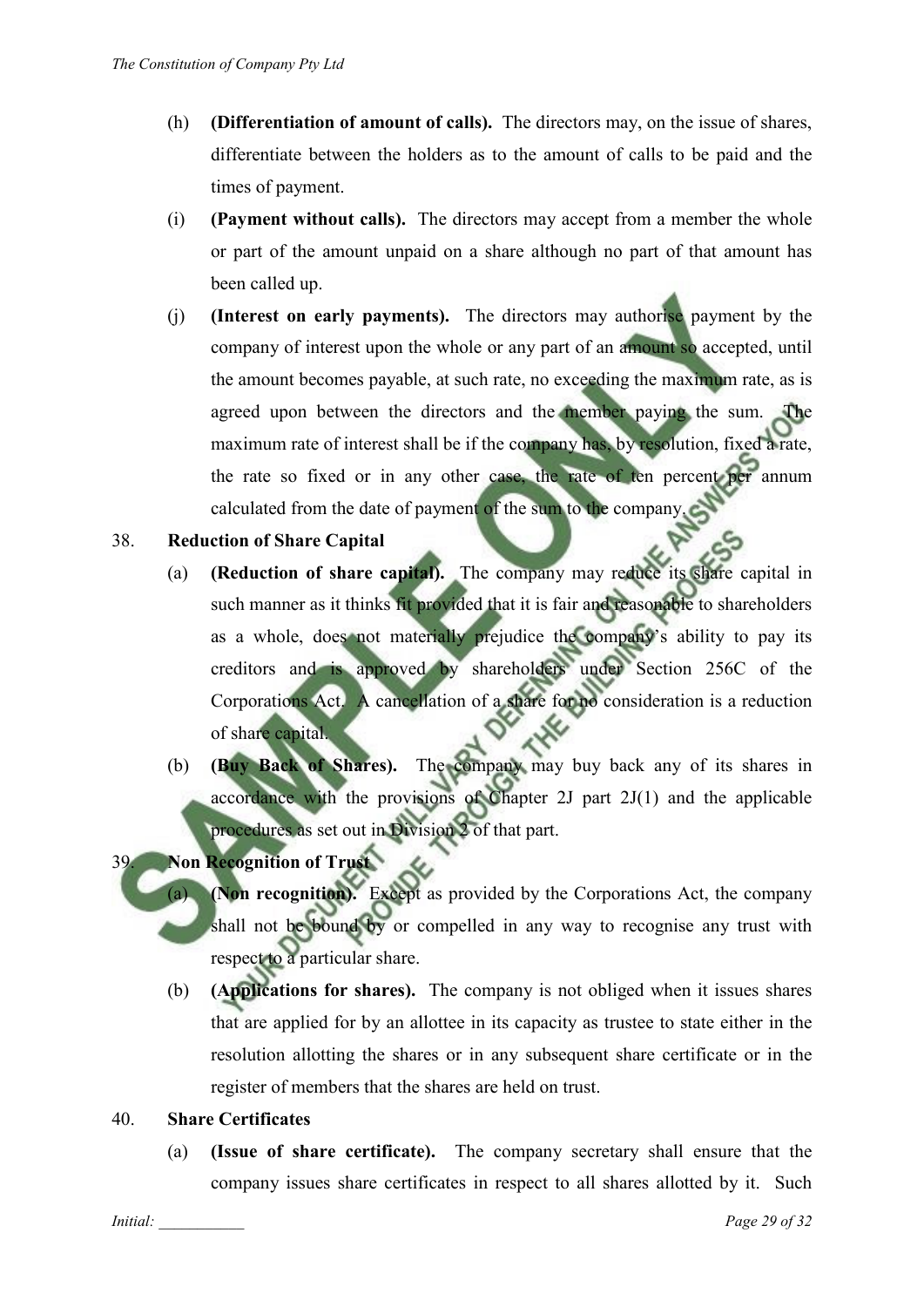share certificates shall be issued within one month of the date of allotment and sent to the new shareholder at the address stated in the application for allotment.

- (b) **(Jointly held shares).** Where there are two allottees to whom shares are allotted jointly, the company shall not be bound to issue more than one share certificate.
- (c) **(Content of share certificate).** The share certificates shall identify by name the shareholder, the number and class of shares held and whether the shares are allotted as fully paid or partly paid. The share certificates shall be signed by a director or by the company secretary. A copy of the share certificate shall be kept by the company with its books and records.

## 41. **Transfer of shares**

- (a) **(Approval of Directors).** A shareholder shall be entitled to transfer his, her or its shares in the company to any other shareholder of the company or to any third party who is not a shareholder provided the directors have by resolution approved of such transfer.
- (b) **(Registration of transfers).** No transfer of shares shall be registered unless it has first been approved by the directors by resolution to that effect. No transfer shall be registered until the share transfer has been duly stamped in accordance with any applicable state legislation dealing with the stamping and payment of duty in respect to the transfer of shares. Provided however the directors may approve a share transfer subject to the same being stamped.
- (c) **(Person remains holder until transfer registered etc Section 1072F(1) a replaceable rule).** A person transferring share remains the holder of the shares until the share transfer is registered and the name of the person to whom they are being transferred is entered in the register of members in respect of the shares.
- (d) **(Directors not required to register transfer Section 1072F(2) a replaceable rule).** The directors are not required to register a transfer of shares in the company unless:
	- (i) the transfer and any share certificate have been lodged at the company's registered office; and
	- (ii) any fee payable on registration of the transfer has been paid; and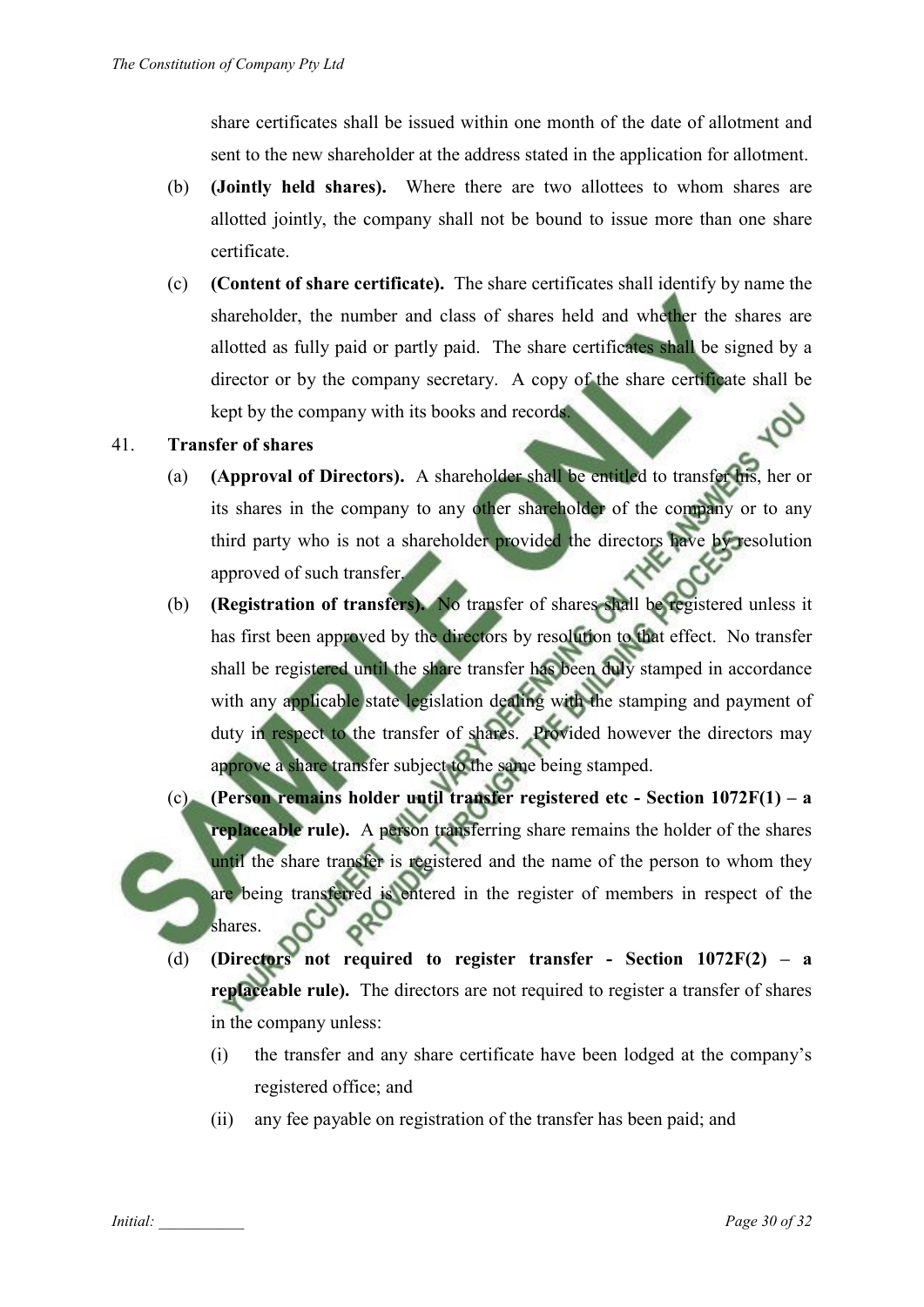- (iii) the directors have been given any further information they reasonably require to establish the right of the person transferring the shares to make the transfer.
- (e) **(Directors may refuse to register).** The directors may refuse to register a transfer of shares in the company at their absolute discretion and without assigning any reason for such refusal.
- (f) **(Share certificates).** The directors shall upon the registration of a transferee as the holder of the shares transferred to him, her or it cause to be issued a share certificate in the name of the transferee as the holder of those shares. The directors shall also at the same time cause the cancellation of the previous share certificate issued in respect to those shares.

# 42. **Transmission by death or bankruptcy of the holder of shares**

- (a) **(If shares not held jointly Section 1072A(1) a replaceable rule).** If a shareholder who does not own shares jointly dies, the company will recognise only the personal representative of the deceased shareholder as being entitled to the deceased shareholder's interest in the shares.
- (b) **(Transmission Section 1072A(2) a replaceable rule).** If the personal representative of the deceased shareholder gives the directors the information they reasonably require to establish the representative's entitlement to be registered as holder of the shares:
	- (i) the personal representative may by giving a written and signed notice to the company, elect to be registered as the holder of the shares; or
	- (ii) by giving a completed transfer form to the company, transfer the shares to another person.

(Rights of personal representative). The personal representative is entitled, whether or not registered as the holder of the shares, to the same rights as the deceased shareholder.

- (d) **(Registration of personal representative).** On receiving an election from the personal representative pursuant to paragraph (b) of this clause to being registered as the holder of the deceased shareholder's shares the company must register the personal representative as the holder of the shares.
- (e) **(If shares held jointly Section 1072A(5) a replaceable rule).** If a shareholder who owns shares jointly dies, the company will recognise only the survivor as being entitled to the deceased shareholder's interest in the shares.